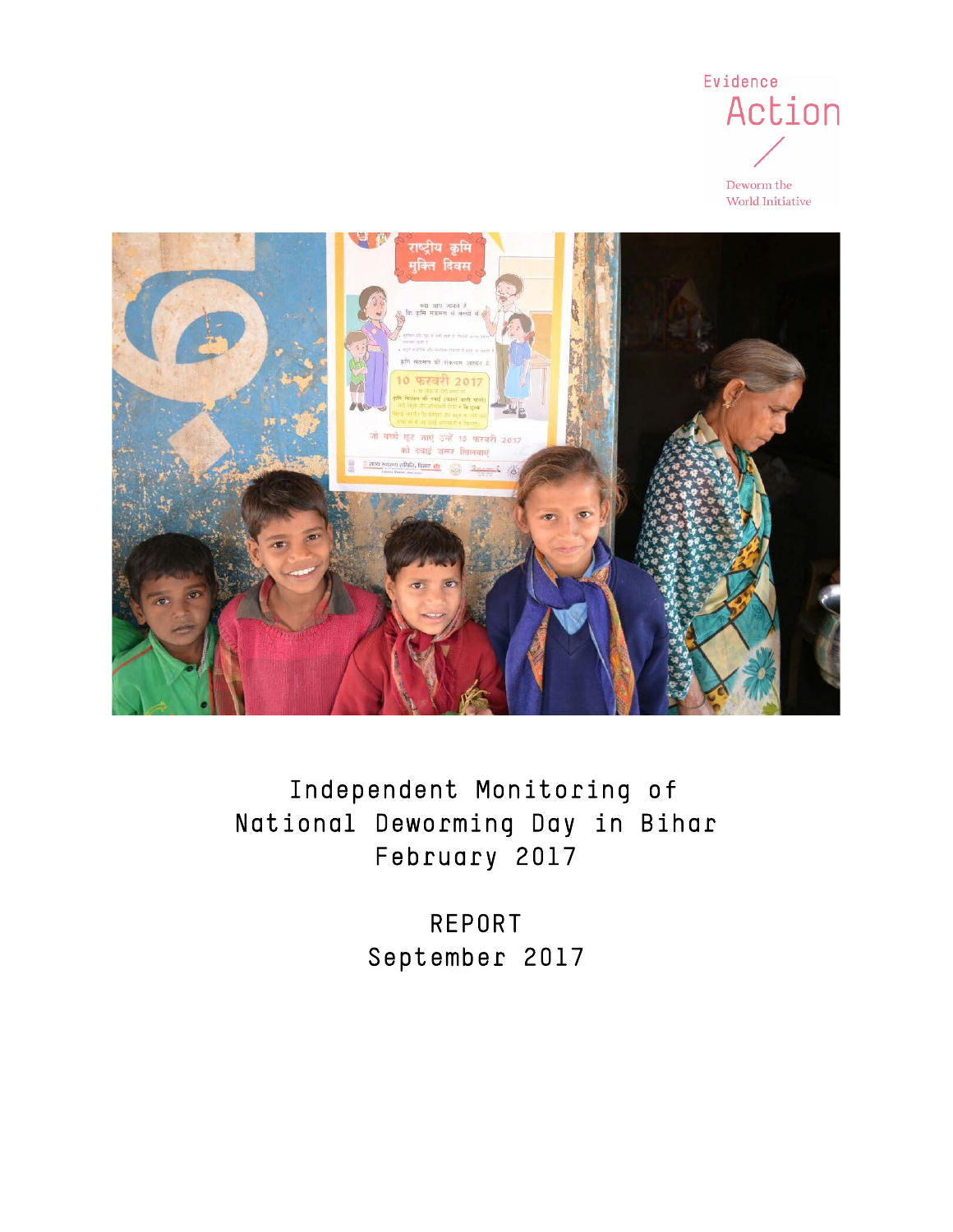TABLE OF CONTENTS

| 1.1 Process Monitoring and Coverage Validation 2<br>1.2 Recording and Reporting Process 2<br>1.4 Independent Monitoring Formats 3<br>1.5 Authorization from the Government 4<br>1.6 Training of Trainers and Independent Monitors 4 |  |
|-------------------------------------------------------------------------------------------------------------------------------------------------------------------------------------------------------------------------------------|--|
| 2.2 Integrated Distribution of NDD Materials Including Drugs 6<br>2.3 Source of Information about the Recent Round of NDD 7<br>2.4<br>2.5 Adverse Events - Knowledge and Management 8                                               |  |
| 15<br>4.                                                                                                                                                                                                                            |  |
| 16                                                                                                                                                                                                                                  |  |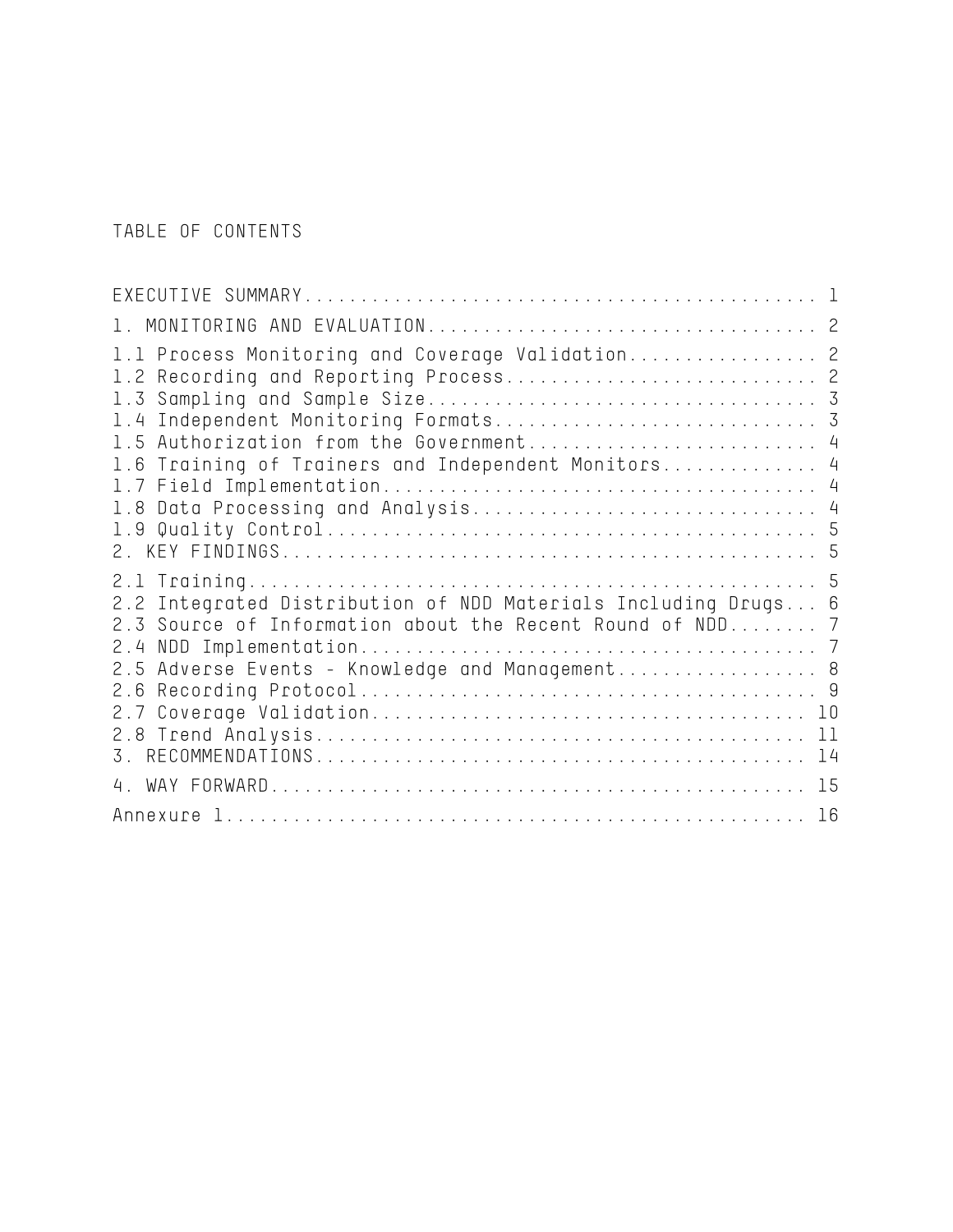# <span id="page-2-0"></span>EXECUTIVE SUMMARY

l

In India an estimated 220 million<sup>[1](#page-2-1)</sup> children or one quarter of the global burden are living with STH infections. In February 2015, the Government of India launched National Deworming Day (NDD) to deworm all children between 1-19 years. The program is aims to deworm all at-risk children through the supervised administration of albendazole tablets to all children aged 1-19 at anganwadis (preschools) and schools, including unregistered and out-of-school children.

Bihar observed the sixth round of NDD in all 38 districts on February 10, 2017 followed by Mop-Up Day on February 15, 2017. Evidence Action's Deworm the World Initiative, as the technical assistance partner to the state government, engaged an independent research agency to conduct process monitoring on NDD and Mop-Up Day to assess the preparedness of anganwadis and schools to implement the NDD program and to perform coverage validation post NDD to evaluate the accuracy of the reporting data and coverage estimates.

Findings from process monitoring highlighted that over 90% of targeted schools and anganwadis conducted deworming on either NDD or Mop-Up Day. Approximately, 89% of schools and 96% of *anganwadis* received sufficient tablets. However, a little more than half of schools and *anganwadis* had integrated distribution of NDD kits.<sup>[2](#page-2-2)</sup> Seventy-seven percent of school teachers and 72% of *anganwadi* workers attended training for the current round of NDD and less than half of schools and *anganwadis* followed the correct protocols for recording the number of children dewormed. A substantial proportion of *anganwadi* workers did not have a list of unregistered and out-of-school children. With low compliance to recording protocols, findings exhibited an inflation of 104% (verification factor of 0.49) for children enrolled in schools. In interviews conducted, 97% or nearly all of enrolled children reported they received an albendazole tablet.

The monitoring of NDD highlights opportunities to strengthen and improve the program quality and coverage of the program such as by ensuring the timely communication of training dates to schools and *anganwadis*. Other opportunities include updating the contact database of functionaries across stakeholder departments to facilitate timely information dissemination about the program, strengthening integrated distribution of the NDD kit and enhancing the engagement of ASHAs and private schools.

<span id="page-2-1"></span><sup>&</sup>lt;sup>1</sup> WHO (2014). Soil transmitted helminths, Number of children (Pre-SAC and SAC) requiring Preventive Chemotherapy for Soil transmitted helminth. Retrieved from: [http://apps.who.int/neglected\\_diseases/ntddata/sth/sth.html](http://apps.who.int/neglected_diseases/ntddata/sth/sth.html)

<span id="page-2-2"></span><sup>2</sup> Integrated distribution of NDD kits including deworming drugs, banner/poster and handoutreporting forms and provided to schools and AWC during the trainings at block or PHC level.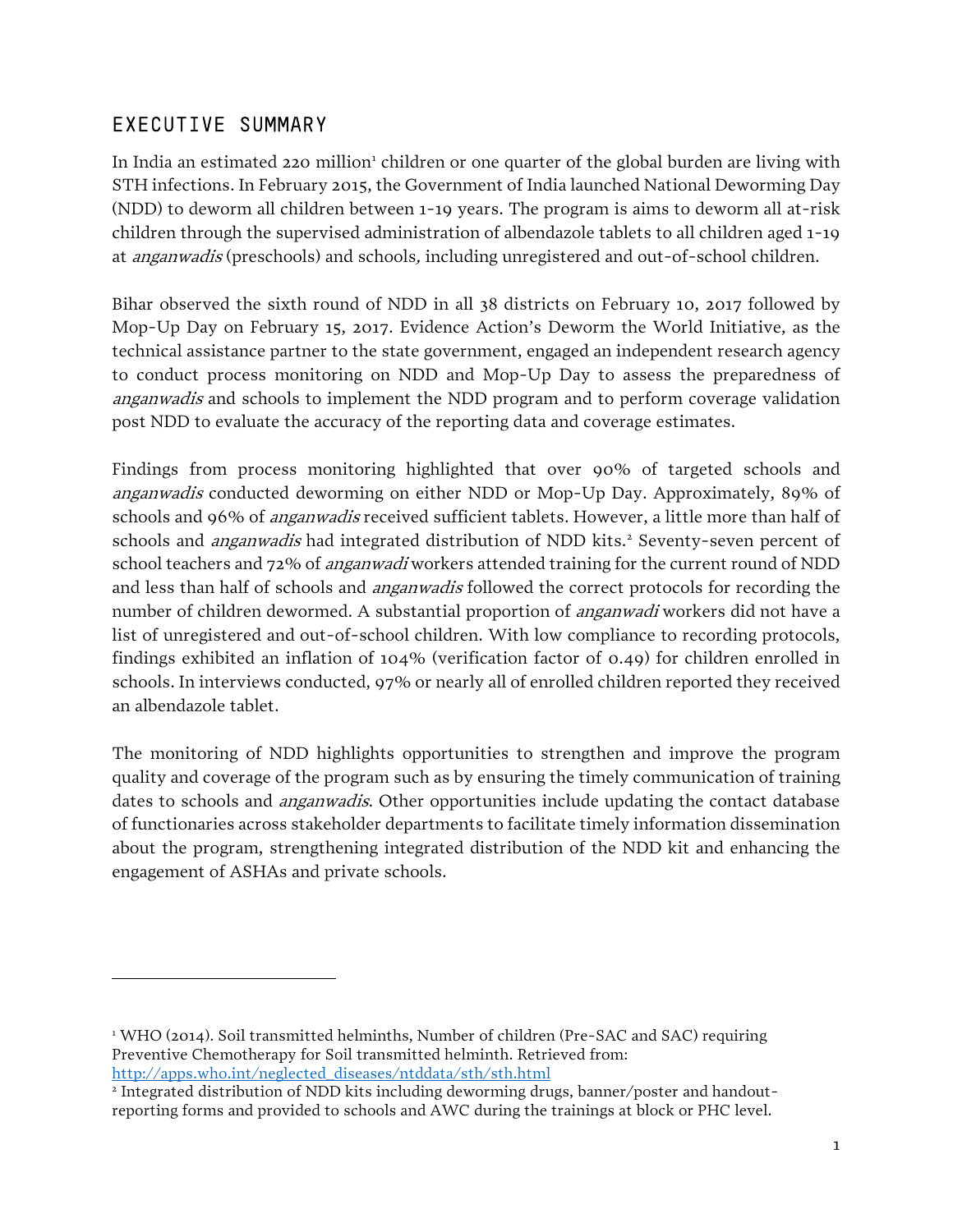## <span id="page-3-0"></span>1. MONITORING AND EVALUATION

Understanding program reach and quality is a key component in determining if a NDD round was successful. Evidence Action worked intensively with the Government of Bihar's Departments of Health, Education, and Women and Child Development to assess the quality of program planning and implementation with the objective of identifying gaps and developing recommendations for improvements in future NDD rounds. Evidence Action conducted process monitoring to understand government implementers' preparedness for NDD and their adherence to the program's prescribed processes. After NDD, we conducted coverage validation to verify government-reported treatment.

### <span id="page-3-1"></span>1.1 Process Monitoring and Coverage Validation

Process monitoring assesses the preparedness of schools, *anganwadis*, and health systems to implement NDD and the extent to which they have followed the recommended processes to ensure a high quality program. Evidence Action assessed program preparedness during the pre-NDD phase and retained independent monitors to observe the processes on NDD and Mop-Up Day. Evidence Action conducted process monitoring in two ways: a) telephone monitoring and b) physical verification by visiting schools, *anganwadis*, and training venues.

Coverage validation is an ex-post check of the accuracy of the reporting data and coverage estimates. Monitors gathered coverage validation data through interviews with headmasters/anganwadi workers and three students (in three different randomly selected classes) in each school, and by checking all registers and reporting forms in anganwadis and schools. These activities provided a framework to validate coverage reported by schools and anganwadis and to calculate the level of inaccuracy in reported data by comparing the recounted numbers.

## <span id="page-3-2"></span>1.2 Recording and Reporting Process

Recording and reporting processes are an important means to assess the estimated number of program beneficiaries. With close support from Evidence Action's team, the Department of Health collected and compiled the coverage report for NDD within the reporting timelines. The functionary trainings included a session on reporting protocols, cascade, and timelines (refer to Figures A below) and were shared with districts through state directives. To record deworming at schools and *anganwadis*, a single tick mark  $(\checkmark)$  is placed next to a child's name in the attendance register if they were dewormed on NDD, and a double-tick mark  $(\sqrt{\checkmark})$  if dewormed on Mop-Up Day. Headmasters and *anganwadi* workers compiled the number of dewormed children from attendance registers, filled out the summary reporting format, and submitted it to the next level.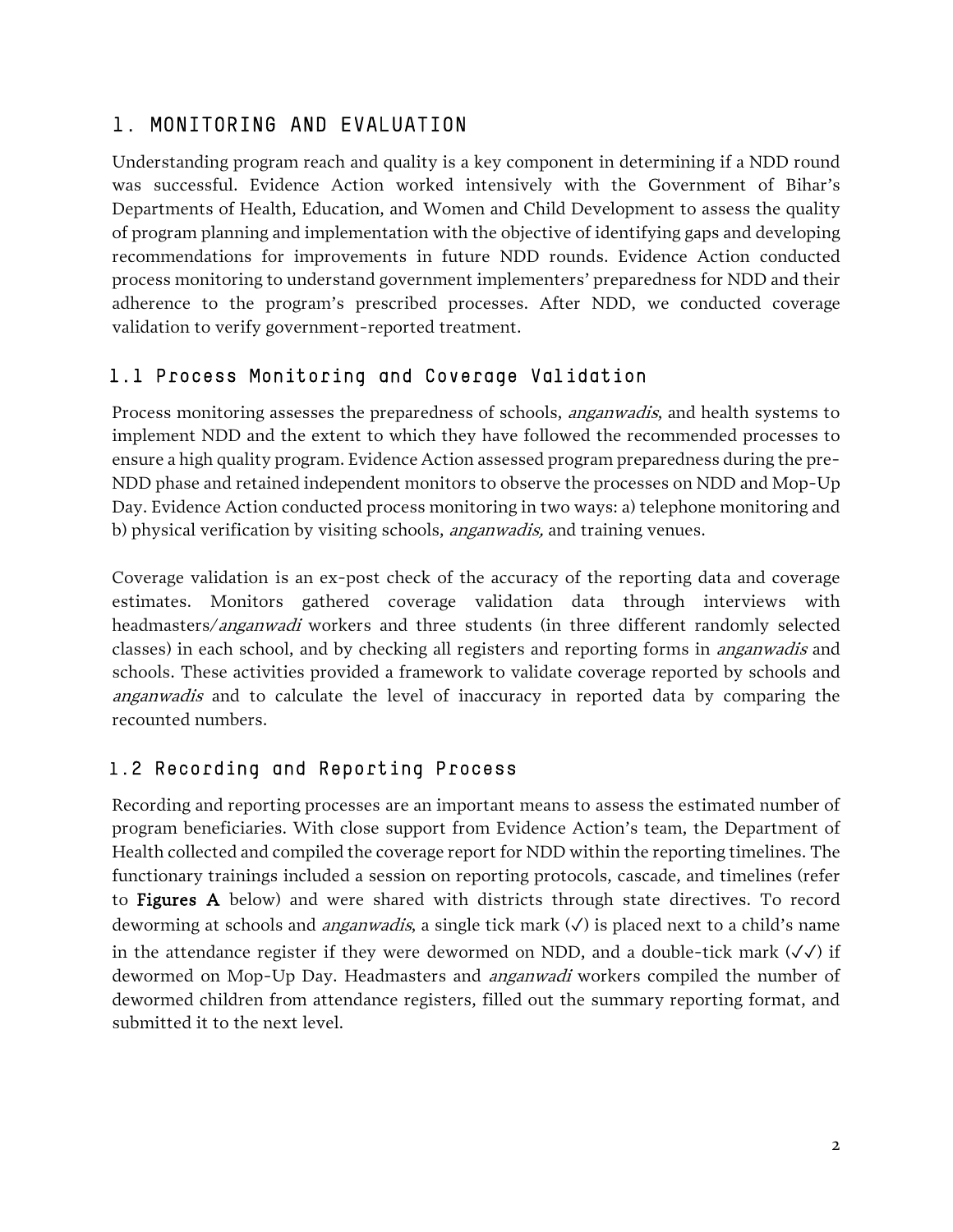

# <span id="page-4-0"></span>1.3 Sampling and Sample Size

Evidence Action hired GFK, an experienced independent research agency that provided 125 monitors; GFK conducted independent monitoring in all 38 implementing districts and adopted a two-stage probability sampling procedure to select schools and anganwadis for independent monitoring (Table A). A total of 250 schools and 250 *anganwadis* were covered during process monitoring on NDD and Mop-Up Day, and 625 schools and 625 *anganwadis* during coverage validation.

|  |                        |  |  | Table A: Target and coverage of schools and <i>anganwadis</i> during |  |
|--|------------------------|--|--|----------------------------------------------------------------------|--|
|  | independent monitoring |  |  |                                                                      |  |

| Indicators                                   |           | <b>Process Monitoring</b> | Coverage Validation |          |  |
|----------------------------------------------|-----------|---------------------------|---------------------|----------|--|
|                                              | Target    | Achieved                  | Target              | Achieved |  |
| Total number of districts                    | 38        | 38                        | 38                  | 38       |  |
| Total number of Blocks                       | 125       | 125                       | 125                 | 125      |  |
| Total number of schools                      | 250       | 250                       | 625                 | 625      |  |
| Total no, of children interviewed in schools | <b>NA</b> | <b>NA</b>                 | 1875                | 1776     |  |
| Total number of <i>anganwadis</i>            | 250       | 250                       | 625                 | 625      |  |

# <span id="page-4-1"></span>1.4 Independent Monitoring Formats

To ensure comprehensive coverage and triangulation of data, three formats were administered: one combined tool for process monitoring at schools and anganwadis on NDD and Mop-Up Day, and one each for schools and *anganwadis* for coverage validation. Evidence Action designed and finalized formats with approvals from Bihar's Department of Health. The formats were translated into the regional language, checked to ensure that the language was concise and easy to understand, and loaded onto tablet computers.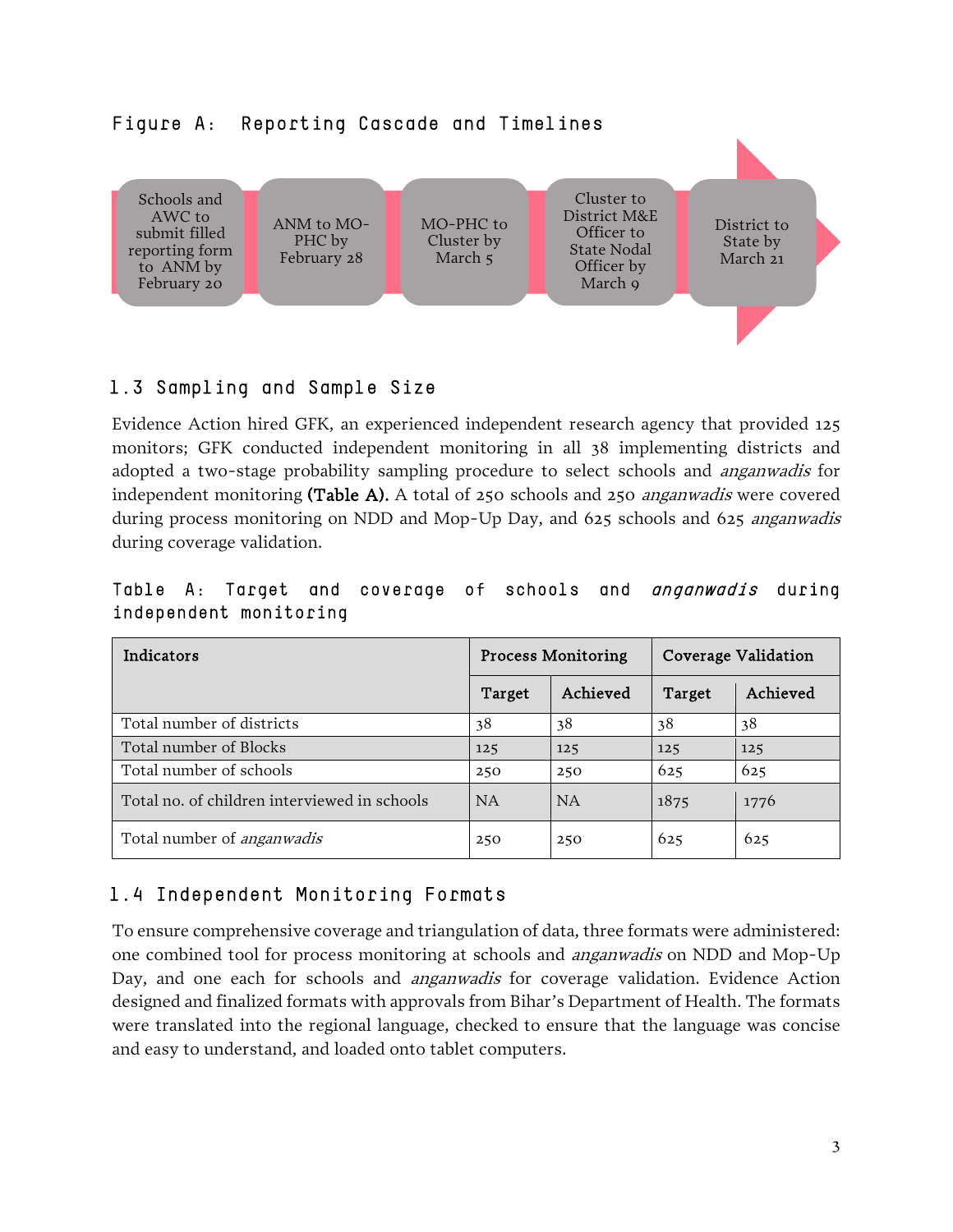### <span id="page-5-0"></span>1.5 Authorization from the Government

Evidence Action conducted independent monitoring with approval from the state government. Once the state government requested participation from each school, the monitors carried a copy of the letter to the authorization letter to the schools and *anganwadis*, and explained the process of monitoring and coverage validation to a school headmaster or teacher or anganwadi worker while requesting their participation.

## <span id="page-5-1"></span>1.6 Training of Trainers and Independent Monitors

A two-phase training program was organized, with Evidence Action providing a one-day comprehensive training to two GFK master trainers in Delhi on February 3, 2017, followed by the master trainers further conducting a two-day training of 150 monitors (including buffer monitors) during February 7-8, 2017. The training included a brief orientation on NDD, the importance of independent monitoring, and details on the monitoring formats. At the end of the training, trainer tested all participants on their comprehension and ability to work in the field in order to qualify to participate.

## <span id="page-5-2"></span>1.7 Field Implementation

Each monitor covered one school and one *anganwadi* for process monitoring on NDD and Mop-Up Day to collect information on the availability of drugs, IEC materials, and further observations. Subsequently, each monitor covered five schools and five *anganwadi*s for coverage validation. Monitors received a tablet computer, charger, printed copy of monitoring formats, and albendazole tablets for demonstration. Monitors obtained the details of sample schools one day before fieldwork commenced to ensure that monitors did not contact the schools and anganwadis in advance. During coverage validation, if a school closed or not traceable, monitors covered the next school on their list and returned to the first school on a subsequent day. If the school was non-traceable or closed consistently after attempting three visits, monitored substituted it with a new school. In the absence of reporting forms, the calculation of the verification factor is restricted to the sample where the copy was found for verification.

# <span id="page-5-3"></span>1.8 Data Processing and Analysis

The survey agency provided data to Evidence Action in the agreed upon electronic format. Evidence Action reviewed all the data sets during pre-defined checkpoints, shared feedback, shared feedback to the agency for any inconsistencies observed, and once again reviewed the data sets after the survey agency addressed any inconsistencies. All the analysis was performed using Stata version 13/14 and Excel 2013.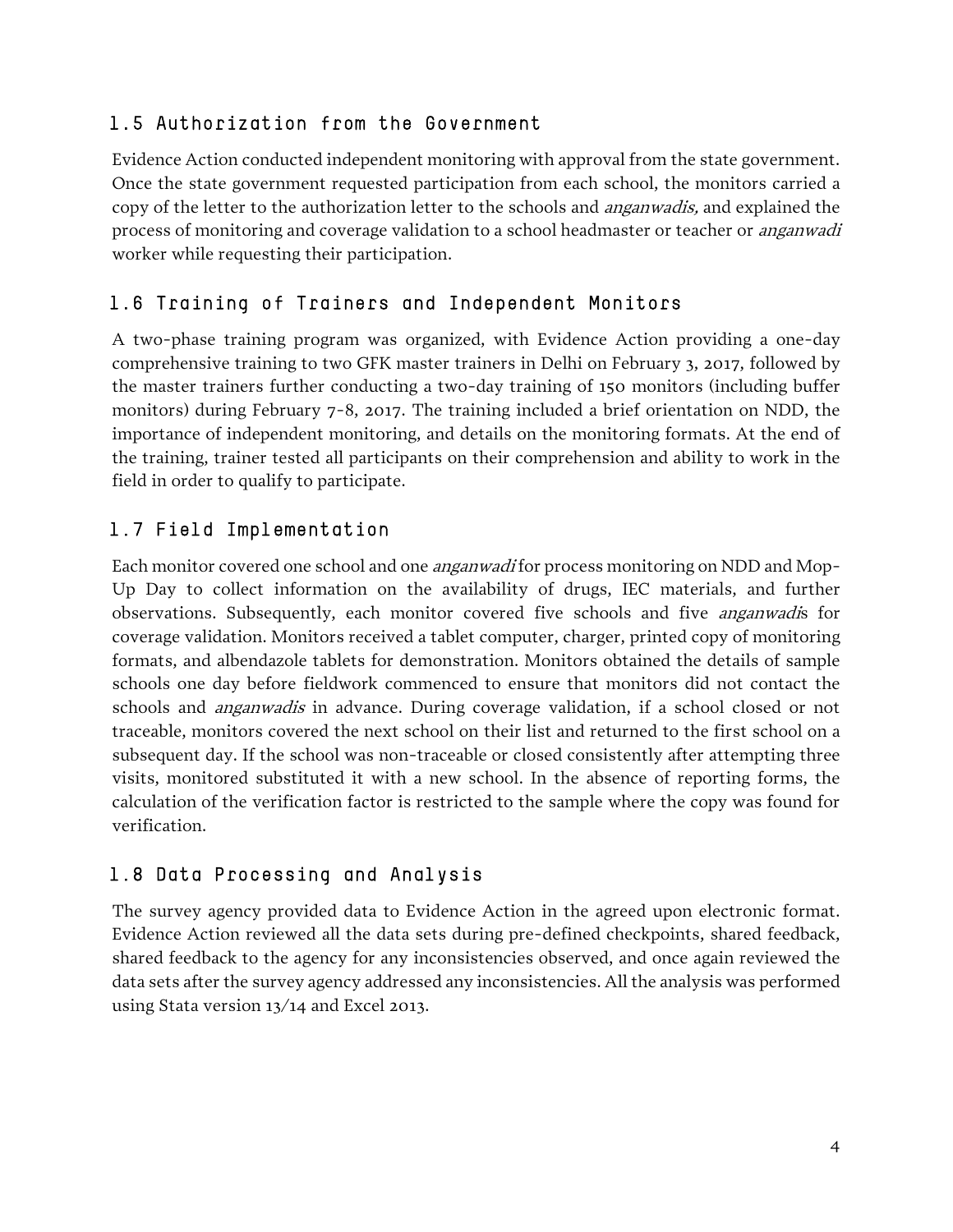### <span id="page-6-0"></span>1.9 Quality Control

Appropriate quality control measures were taken to ensure the data collected was accurate and comprehensive. Evidence Action representatives contacted selected schools and anganwadis by phone to confirm monitors visited sampled schools and *anganwadis*. Evidence Action staff also visited in select schools and *anganwadis* to spot and cross check the monitoring processes and to further verify monitoring visits. In all cases, school and *anganwadi* staff signed a participation form with an official stamp to verify that the school or *anganwadi* was actually visited. Further, monitors also verified the photographs of schools and anganwadis collected during IM data collection and built in to the CAPI system for process monitoring and coverage validation to prove the location of the interview.

## <span id="page-6-1"></span>2. KEY FINDINGS

Key results<sup>[3](#page-6-3)</sup> and comparisons with the prior round from independent monitoring are provided below in below, with further details shared in annexures.

## <span id="page-6-2"></span>2.1 Training

l

For the effective implementation of NDD, teachers and *anganwadi* workers are trained prior to the NDD round to account for teacher/*anganwadi* worker turnover and ensure an integrated distribution of drugs and IEC (posters/banners) materials during training sessions. Data in Figure 1 shows that 77% of schools and 72% of *anganwadi* workers attended training for the current NDD round. Although all school teachers and *anganwadi* workers are expected to attend training for each round (regardless of training attendance in previous rounds), the percentage of schools and *anganwadis* that attended training for the February 2017 NDD round declined from the February 2016 round by nine percentage points for schools and 10 percentage points for *anganwadis* (Figure 1). Of those who did not attend, the majority of the teachers (61%) and anganwadi workers (55%) were unaware of training dates and venue locations. A lack of information about the date and location of NDD trainings impacted the training attendance of teachers/headmasters and *anganwadi* workers as well. Around 72% of schools and only 50% of *anganwadis* reported that they received an SMS about NDD (**Table 1**). The contact database should be updated on a regular basis in line with mandated annual updates to the Unified District Information System for Education (U-DISE). One of the main reasons for low training attendance during the current NDD round could be partly attributed to postponed PHC level trainings and delayed confirmation of training dates. Training schedules were also impacted by cultural activities in the state like *Prakash Parv* and *Manav Shrinkhla*. Only 69%

<span id="page-6-3"></span><sup>&</sup>lt;sup>3</sup> The Process Monitoring and Coverage Validation data are based on sampled schools and *anganwadis*, sampling weight is estimated for block in each district using selection probabilities. The sampling weights are further normalized at the state-level to obtain standard state weights. All subsequent tables are based on the weighted sample except *anganwadis* Process Monitoring.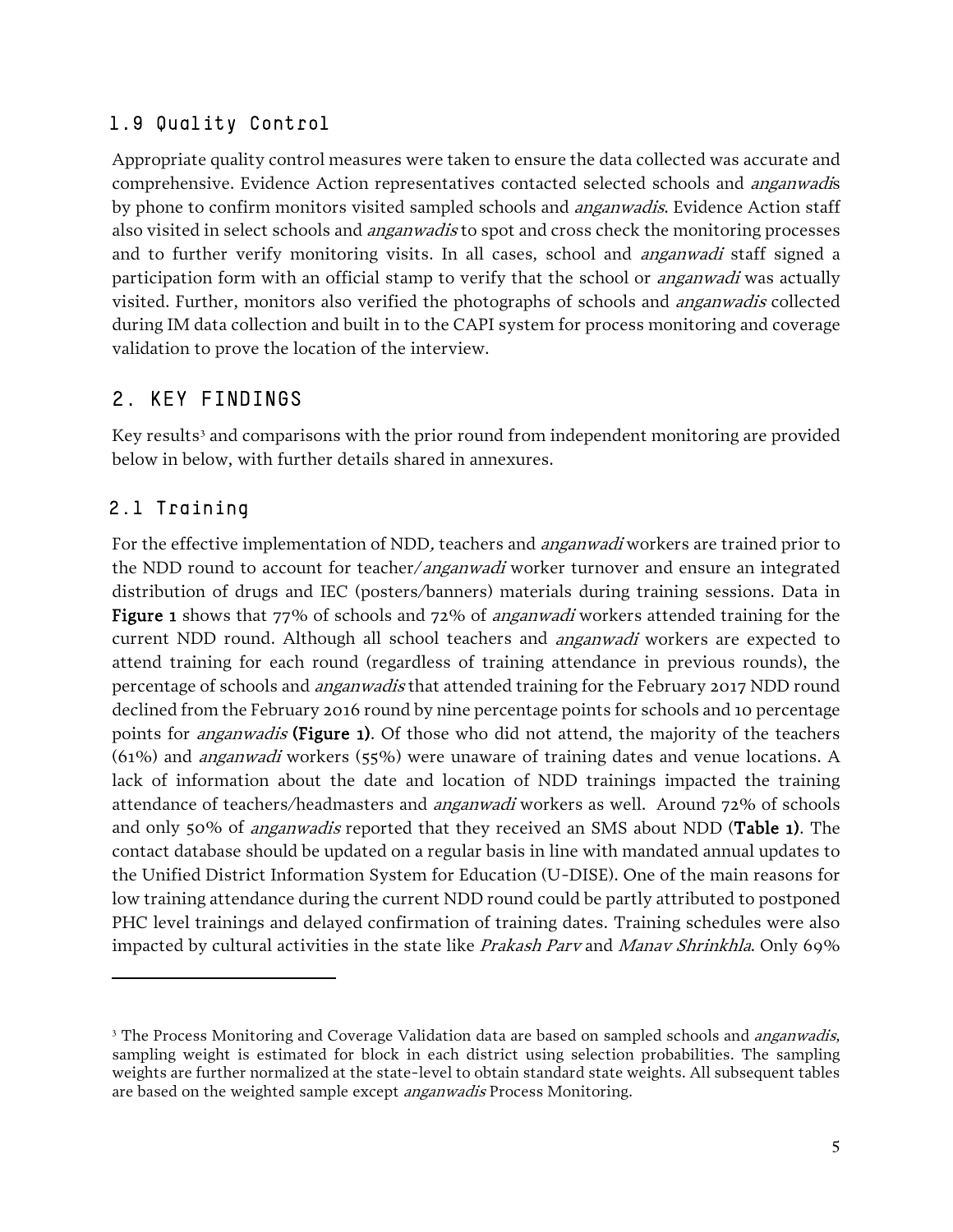of trained teachers provided training to other teachers in their schools. To ensure improved training quality and the success of the program, trained teachers should impart further training to other teachers in their schools.

Only 19% of private schools reported receiving NDD training (Table 6). The lack of information about training dates and times was the main reason for the majority of private schools (66%) not attending trainings. Private schools require further engagement through ensuring information on training dates and locations is accurately communicated.

l



## <span id="page-7-0"></span>2.2 Integrated Distribution of NDD Materials Including Drugs

The NDD guidelines mandate integrated distribution of deworming tablets along with all IEC and training materials to schools and *anganwadi* centers at block/cluster level training in the form of a complete NDD kit. [4](#page-7-1) It is important to integrate the distribution of all NDD materials with trainings to ensure the timely and cost effective delivery of materials, as separate integration would increase the cost and time spent. Despite the well-defined distribution cascade plan for integrating NDD kits, findings showed that only 55% of schools and 58% of anganwadis in the state had integrated distribution of materials. This indicates that in a large number of schools and *anganwadis*, drugs and IEC materials were distributed separately from training sessions. As a result, a significant distribution of materials happened individually in trainings. Around 93% of schools and 92% of *anganwadis* received tablets for deworming, while 77% of schools and *anganwadis* received posters/banners. About 75% of schools and 76% of anganwadis received handouts/reporting forms. Moreover, around 89% of schools and 96% of *anganwadis* reported received sufficient drugs for deworming (Table 2).

Among private schools, only 53% received tablets for deworming and of those that received tablets, 49% reported having a sufficient quantity. Twenty-six percent of the private schools covered during process monitoring received banners/posters for deworming, and only 19% of private schools reported having received handouts/reporting forms (Table 6), indicating a need for further strengthening.

<span id="page-7-1"></span><sup>4</sup> 'National Deworming Day, operational Guidelines 2016, Ministry of Health and Family Welfare, Government of India http://nrhm.gov.in/images/pdf/NDD-2016/Guidelines/Draft\_NDD\_2016\_Operational\_Guidelines.pdf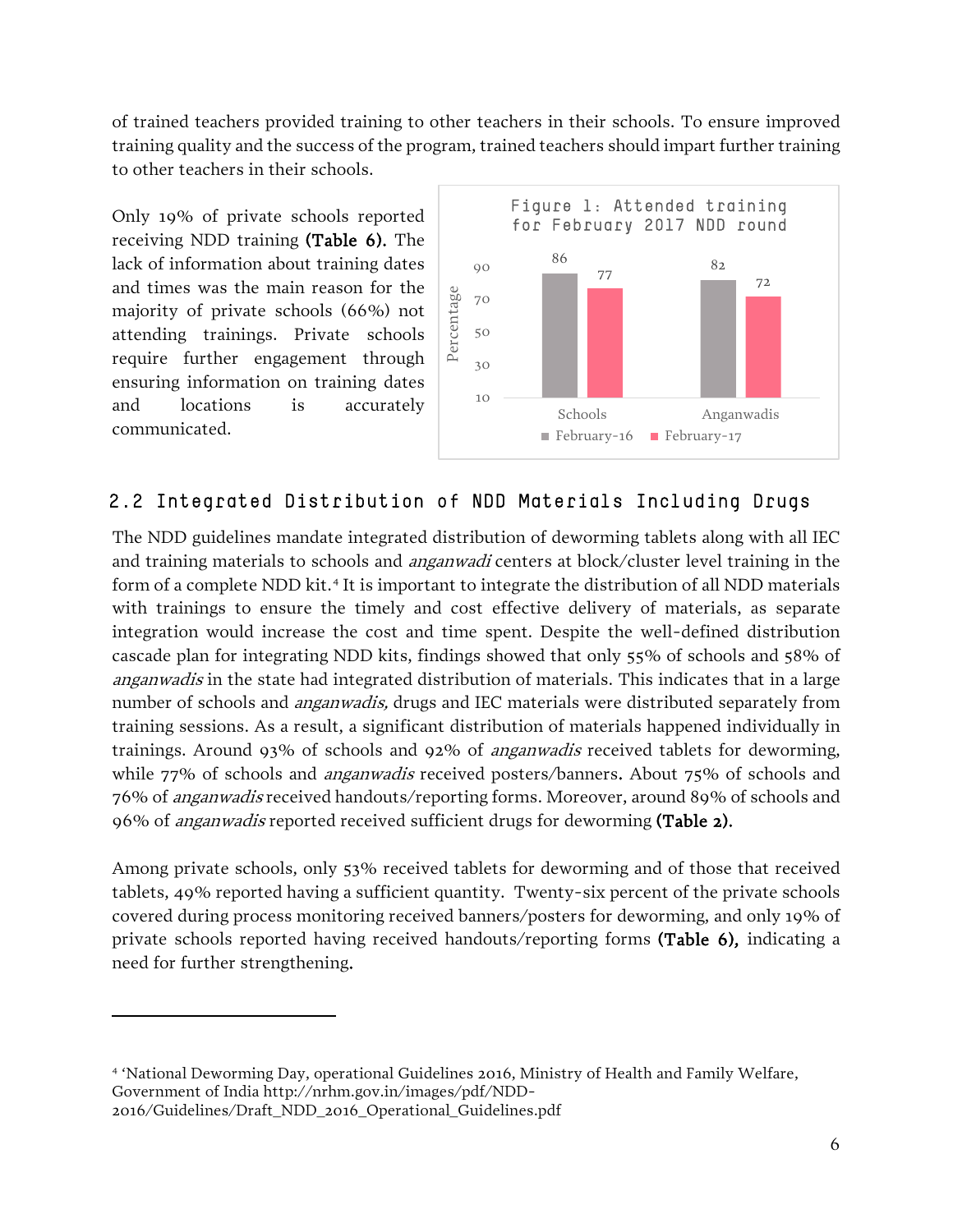### <span id="page-8-0"></span>2.3 Source of Information about the Recent Round of NDD

Sixty-five percent of schools reported receiving information on NDD via SMS, followed by newspapers (41%). Training was the major source<sup>[5](#page-8-2)</sup> of information for *anganwadis* (58%), followed by Lady Supervisors (41%). Around 30% of schools and 21% of anganwadis reported receiving information about NDD through television. Radio was the least effective source of information about NDD for this round as only 15% of schools and 12% of *anganwadis* reported to know about NDD through radio. (Figure 2).



## <span id="page-8-1"></span>2.4 NDD Implementation

l

The proportion of schools and *anganwadis* that conducted deworming was high and remained constant during both the February 2016 and February 2017 NDD rounds. Process monitoring data shows that around 91% of schools and 90% of *anganwadis* reported conducting deworming on either NDD or Mop-Up Day. Out 221 schools that conducted deworming, monitors were able to observe ongoing deworming activity in 82% of schools and 73% of *anganwadis* respectively (Table 4). Further, coverage validation demonstrated that  $95\%$  of schools and 93% of *anganwadi*s had dewormed children during NDD or Mop-Up Day (Figure 3).

<span id="page-8-2"></span><sup>5</sup> Major source of information is the maximum number of a medium reported by school teachers/headmaster and anganwadi workers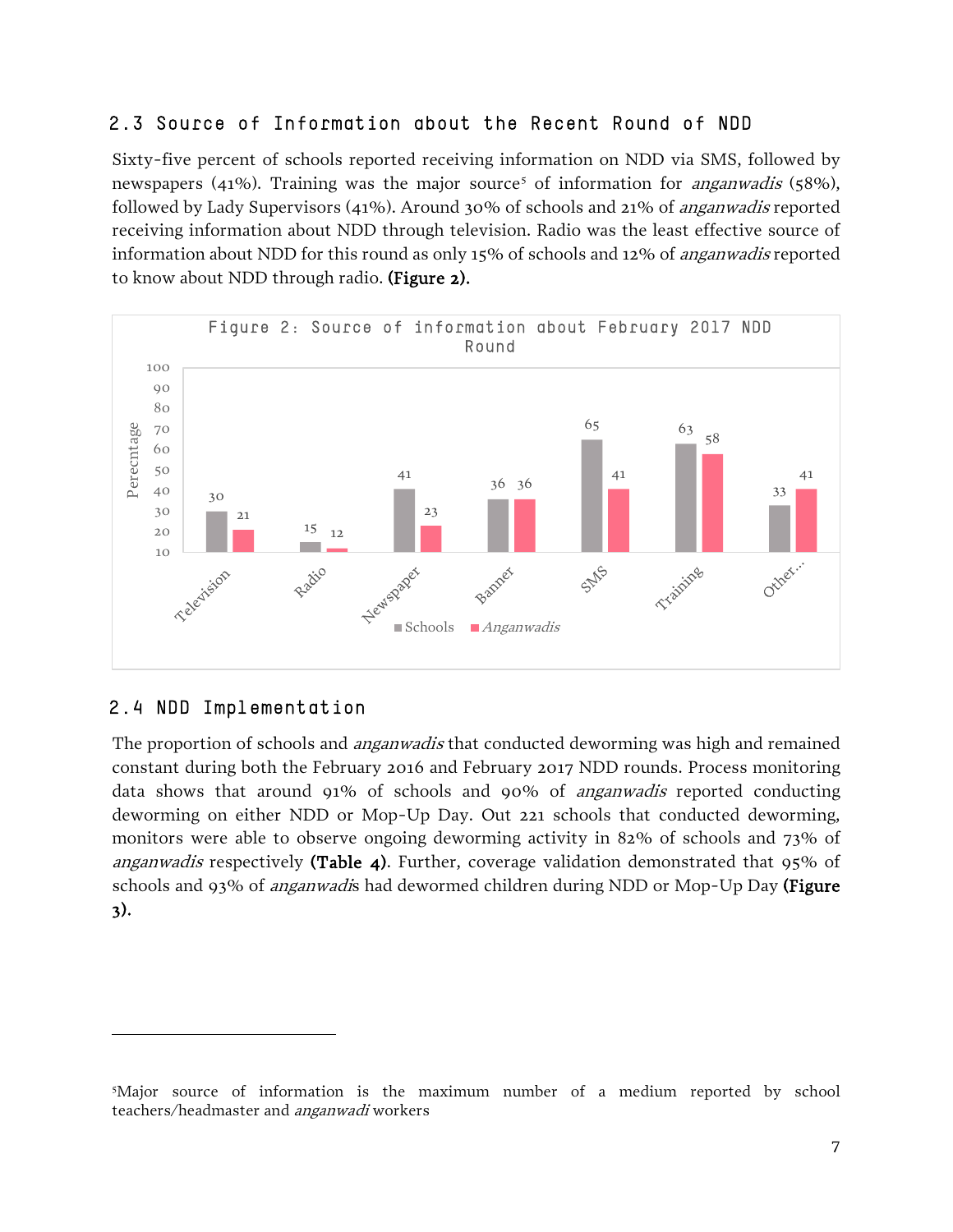#### <span id="page-9-0"></span>2.5 Adverse Events - Knowledge and Management

Interviews with headmasters, teachers, AWWs revealed a high degree of awareness regarding potential adverse events due to deworming and a high level of understanding about the appropriate protocols to follow in the case of such events. Vomiting was listed as a symptom by 89% of teachers and anganwadi workers. Around 77% of teachers and 67 % of anganwadi workers reported abdominal pain as a symptom of an adverse event. Around 73% of school staff and 65% of anganwadi workers recognized



nausea as a symptom as well (Table 5). Eighty-three percent of teachers and 80% of *anganwadi* workers knew to make a child lie down in an open, shaded place in the case of any symptoms; 54% of schools and 50% of anganwadi workers knew to give ORS/water and observe for two hours (Figure 4). Further, 79% of schools and 78% of *anganwadis* reported the need to call a PHC doctor if symptoms persisted (Table 5).

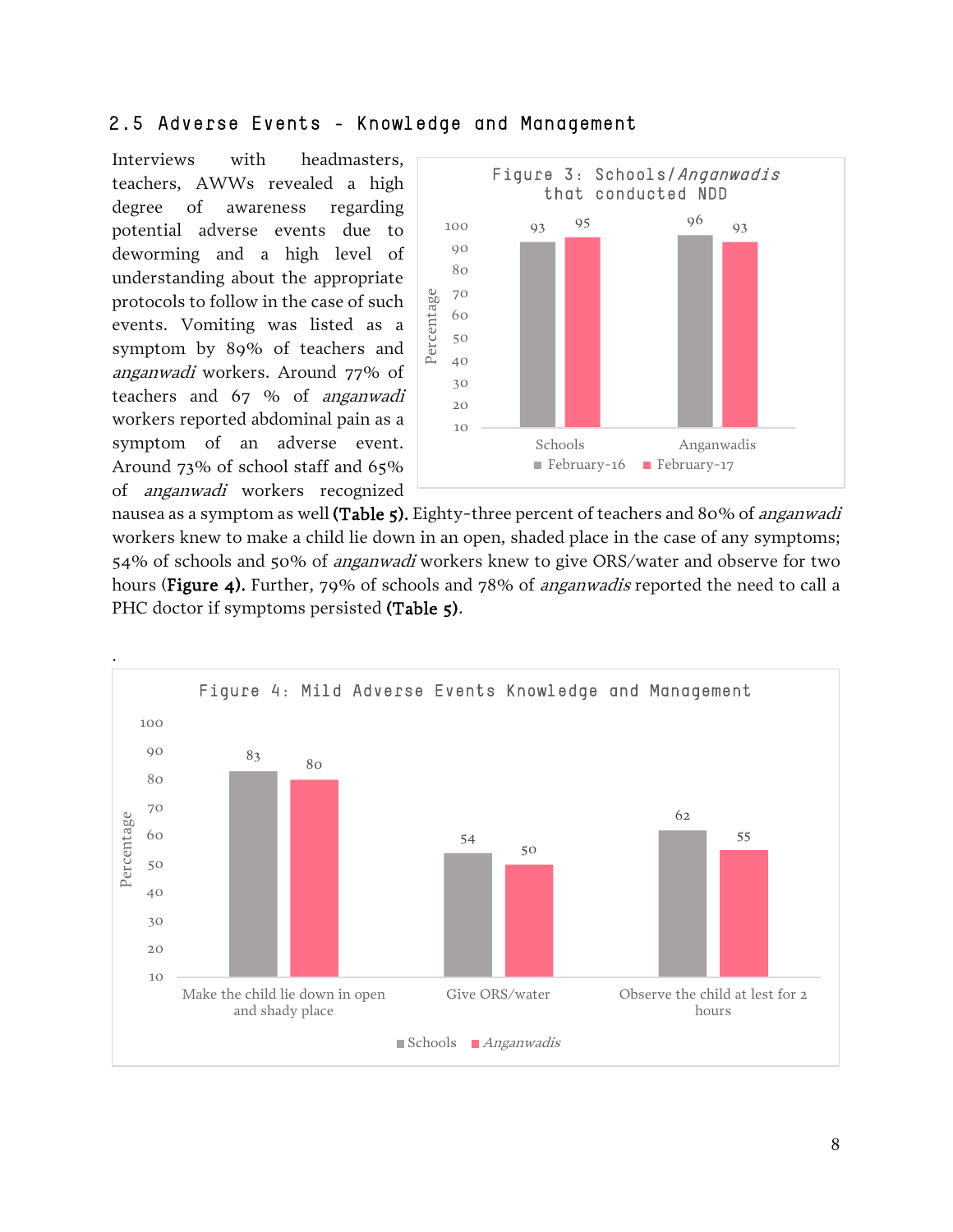### <span id="page-10-0"></span>2.6 Recording Protocol

Coverage validation data demonstrated that 43% of schools and 45% of anganwadis followed correct recording protocols. Around 13% of schools and 19% of anganwadis followed partial protocols (marking down different symbols or making a list of dewormed children), however, 44% of schools and 36% of anganwadis did not follow any protocol to keep records of dewormed children (Table CV2). Further, we observed that reporting forms were available in only 55% of schools and 56% of anganwadis. As recommended in the NDD guidelines, teachers and anganwadi workers are mandated to retain a copy of reporting forms; 12% of headmasters and nine percent of *anganwadi* workers were not aware of this requirement (Table PM1).

As per NDD guidelines, Accredited Social Health Activists (ASHAs) have a critical role to play in the success of the NDD program through generating community awareness and mobilizing out-of-school children. As part of the community mobilization and awareness campaign, ASHAs conduct village meetings with parents and disseminate information through local platforms such as gram panchayats and village health, sanitation, and nutrition committee (VHSNC) meetings to ensure greater coverage. ASHAs inform the community about the harmful effects of worm infestation, benefits of deworming, and behavior change practices required to reduce re-infection to beneficiaries. ASHAs are also the main point of contact for out-of-school children, who are hard to reach and more heavily infected than school going children.

ASHAs receive an orientation on NDD during monthly review meetings. During their training, ASHAs receive a resource toolkit that includes a handout focusing on their roles and responsibilies towards community mobilization. After NDD, anganwadi workers (AWWs) prepare a list of out-of-school preschool- and school-age children who have missed the dose due to absence or sickness and share the list with ASHAs. ASHAs then work to inform parents to have their children be present to take the missed albendazole dose on Mop-Up Day.

Further, as per NDD guidelines, ASHAs are required to prepare a separate list of the children not attending schools and *anganwadis* and submit it to *anganwadi* workers. ASHAs can then claim a payment of Rs. 100 after submission. This incentive further promotes accurate coverage reporting and is intended to support the goal that every eligible child, especially outof-school children, is administered albendazole. However, findings suggest that lists of outof-school (6-19 years) and unregistered (1-5 years) children were available for only 37% of outof-school children and 41% of unregistered children in anganwadis respectively (Table CV1).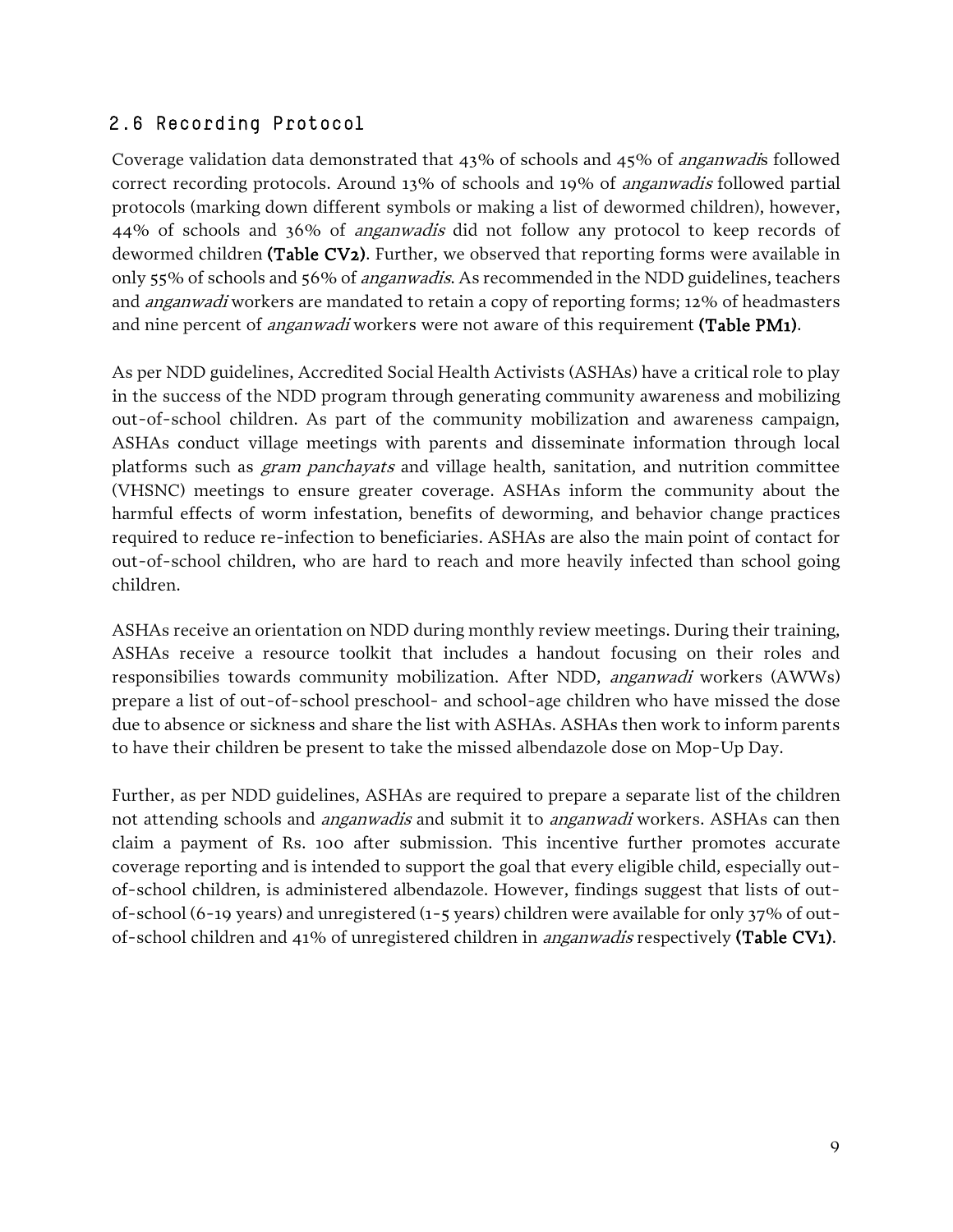#### <span id="page-11-0"></span>2.7 Coverage Validation

l

Verification factors<sup>[6](#page-11-1)</sup> are common indicators for Neglected Tropical Disease control programs around the world. [7](#page-11-2) The verification factor is a comparison of the aggregated number of ticks in school and *anganwadi* registers (indicating that children were dewormed) to the coverage report submitted by schools/anganwadis to the state. Thus, the verification factor was estimated based on the availability of a copy of reporting forms at schools and *anganwadis*. The state-level verification factor for school-enrolled children was 0.49, indicating that on average, for every 100 dewormed children reported by the school, 49 were verified through available documents. This corresponds to an overall 104% inflation of reporting in the schools, meaning that reported numbers are approximately 104% higher than the numbers recorded in school attendance registers. Similarly, overall state-level verification factors for children dewormed at *anganwadis* was 0.77, with an inflation of 29%. Figure 5 presents the trend in state-level inflation rates for schools and *anganwadis* from the February 2016 to the February 2017 NDD round. The inflation rate has increased from 31% to 104% in the schools, but it has decreased from 35% to 29% in *anganwadis* from the February 2016 to the February 2017 NDD round. The lack of proper documentation at schools partly attributed to the increase in the inflation rate. However, category-wise verification factors for registered (1-5 years), unregistered (1-5 years), and out-of-school (6-19 years) children were 0.73, 0.96, and 0.67 with corresponding inflations of 37%, 4%, and 49% respectively (Table CV2).

The state government reported 94% coverage in schools and 88% in *anganwadis*. Through coverage validation, attempts were made to understand the maximum number of children that could have been dewormed in the schools and *anganwadis*. Coverage validation findings suggest that on average, we could verify 49% of treatment figures reported by schools and 77% for anganwadis. Applying these verification factors to the respective government reported coverage, we estimated that 46% (49% of 94) of children could have been dewormed in the schools and 68% (77% of 88) in *anganwadis*. The verification factors are based on only those schools and *anganwadis* where a copy of reporting forms were available for verification. Therefore, adjusted coverage in schools and *anganwadis* based on the verification factor needs to be interpreted with caution.

<span id="page-11-1"></span><sup>6</sup>A verification factor of 1 means the schools reported the exact same figures that they recorded on deworming day. A verification factor less than 1 indicates over-reporting, while a verification factor greater than 1 indicates under-reporting.

<span id="page-11-2"></span><sup>7</sup> WHO (2013), Data Quality Assessment tool for Neglected Tropical Diseases: Guidelines for Implementation, December 2013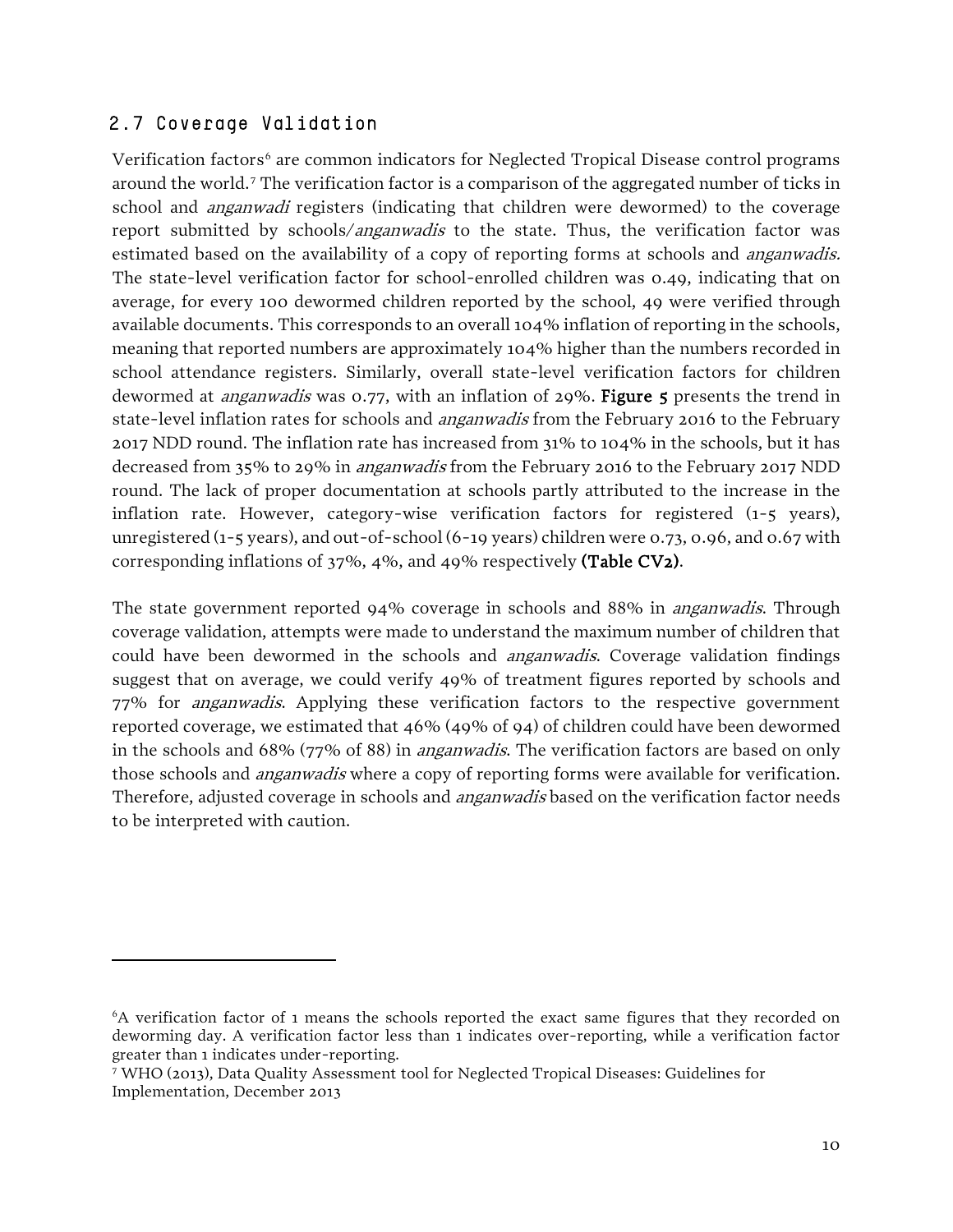Further, we also estimated NDD treatment coverage in schools considering the maximum attendance of children on NDD dates. The coverage estimates based on attendance data provides a more robust estimate compared to the adjusted coverage based on the verification factor: as maximum attendance is calculated from all the schools covered during coverage validation. Coverage validation data showed that 95% of schools conducted deworming on either NDD or Mop-Up Day, a maximum of 83% of children were in attendance, 97% of children received an albendazole tablet, and 100% of children reported having consumed the

albendazole tablet under supervision. Considering these factors, 76% (0.95\*0.83\*0.97\*1.00) of enrolled children could have been dewormed in the schools. This indicates that NDD coverage in the schools lies somewhere between 46 and 76 percent in Bihar, below the WHO threshold of 75% coverage (Table CV2). Further, unlike schools, as child interviews were not conducted during coverage validation in *anganwadis*, we could not provide an alternate estimate of the coverage at *anganwadis*.



#### <span id="page-12-0"></span>2.8 Trend Analysis

To understand the trend of select indicators over the NDD rounds, indicators are presented in graphical form (Figures 6, 7, and 8). Data comparison in Figure 8 shows a marginal decline in the percentage of schools and *anganwadis* where headmasters, teachers, and *anganwadi* workers attended training. In the February 2016 round, 86% of headmasters/teachers attended NDD training; whereas in the February 2017 round, this declined to 77%. The percentage of anganwadi workers that attended training decreased from 82% to 72% during the same period. The lack of information about NDD training schedules continues to be the main reason for teachers/anganwadi workers not attending NDD trainings (Figure 6). In addition, key activities such as *Prakash Parv* and *Manav Shrinkhla* impacted the block level trainings. As evident from the state coverage report, postponement of training sessions resulted in a number of teachers/anganwadi workers being unable to attend.

Compared to the August 2016 round, there was a slight increase in the percentage of schools that conducted deworming and received sufficient drugs. The percentage of schools that received posters/banners and handouts/reporting forms increased by 12 percentage points. Integrated distribution almost doubled from the August 2016 to the February 2017 NDD round. A possible reason for this increase is the continued efforts of Bihar's government and the continued provision of technical assistance by Evidence Action. However, there are continued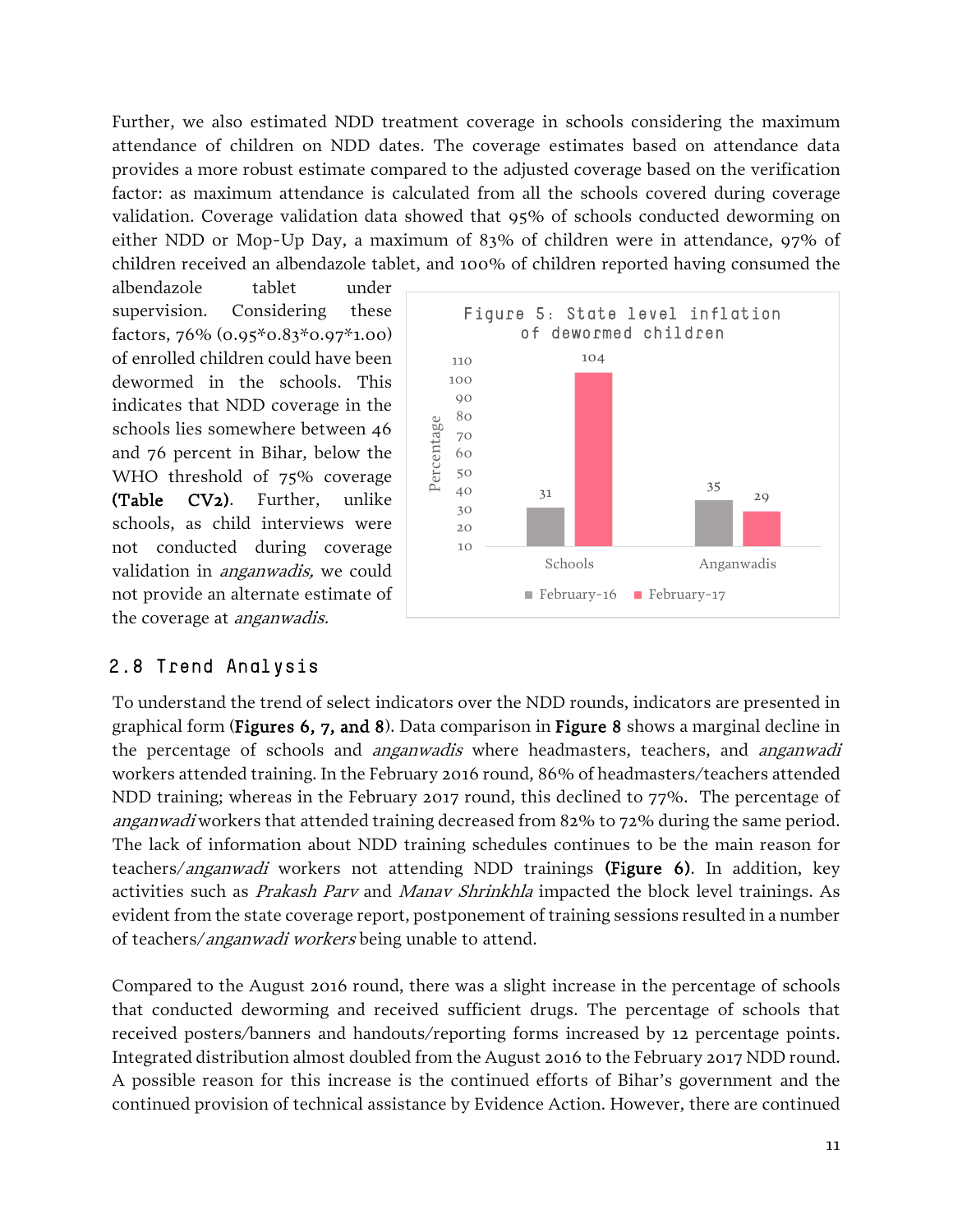opportunities for improvement such as increasing the percentage of schools that follow correct recording protocols, which declined by 22 percentage points from the February 2016 to the February 2017 NDD round (Figure 7).

Furthermore, school findings also depict improvements on all selected indicators under consideration for *anganwadis*, except a decline in the percentage of *anganwadis* that followed correct recording protocols. The percentage of *anganwadis* that received posters/banners and handouts/reporting forms increased by 15 and 12 percentage points respectively. Unlike schools, the percentage of *anganwadis* that received SMSs increased by 14 percentage points. Moreover, integrated distribution in the February 2017 NDD round was double that of the previous round. However, *anganwadis* that followed the correct recording protocol declined by six percentage points compared to the previous round (Figure 8).



Figure 6: Comparison of training indicators for schools/anganwadis February 2016 and February 2017 NDD rounds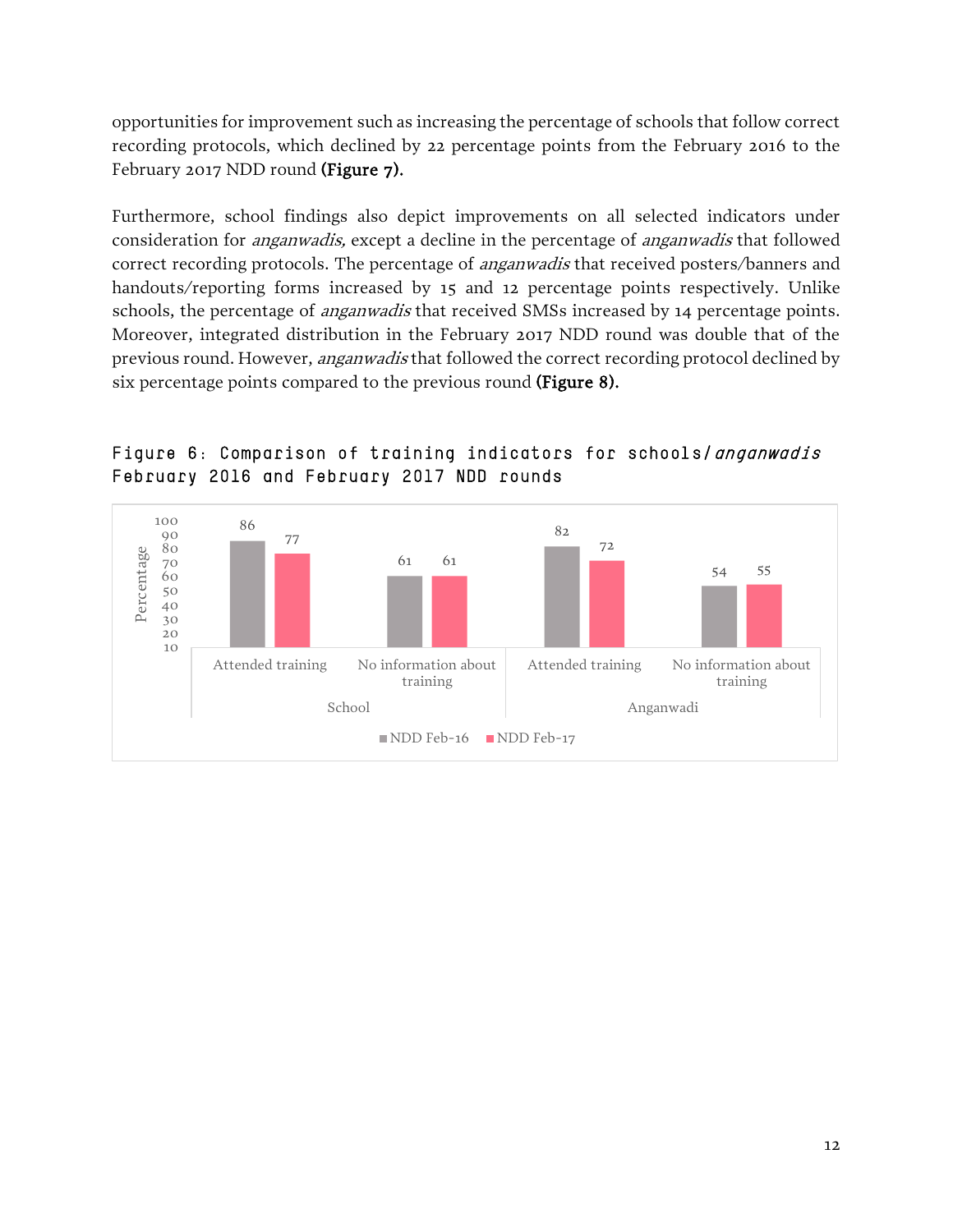

#### Figure 7: Comparison of key indicators in schools during February 2016 and February 2017 NDD round



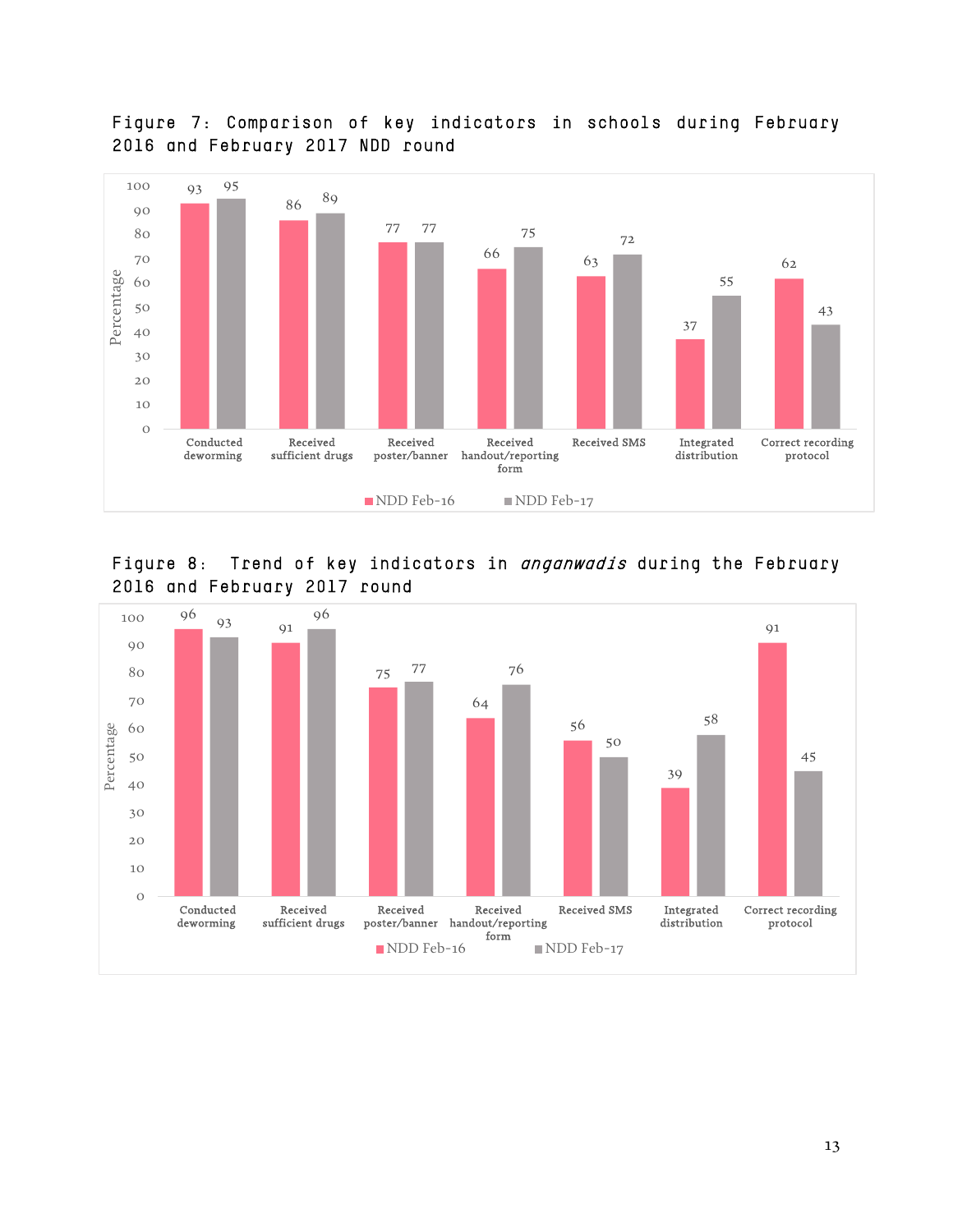### <span id="page-15-0"></span>3. RECOMMENDATIONS

The monitoring exercise conducted during Bihar's NDD round in February 2017 identifies gaps and opportunities to improve and strengthen future rounds. NDD leverages a fixed-day approach, requiring intensive and coordinated efforts between all stakeholders to successfully implement the program and to prevent gaps and delays. The following are the key recommendations for program improvements that emerged from the process monitoring and coverage validation exercise.

- 1. Training participation of school teachers declined from the February 2016 to February 2017 NDD round. Participation of the teachers should be encouraged and leveraged in the next round of NDD to ensure the successful implementation of a high quality NDD program. The pre-planning of sessions and timely communication of training dates and venue locations to schools and *anganwadis* will be helpful in improving future training attendance. Emphasis should be on improving training quality and on administering quality assurance tools such as training monitoring and sending training reinforcement messages (SMS) on promoting awareness about worm infections, its prevention, dose administration, and adverse events management. School teachers and headmasters who attend training must be mandated to impart adequate training to other teachers in the school.
- 2. Although around three-fourths of the school headmasters and half of the *anganwadi* workers receive deworming related SMS, updating the contact database of functionaries across all stakeholder departments will further ensure the maximum reach of reinforcement messages among school teachers and *anganwadi* workers. This will further facilitate comprehensive, effective, and timely dissemination of information to functionaries. For future rounds, all stakeholder departments will be encouraged to update the contact database for all 38 districts.
- 3. While integrated distribution increased from the February 2016 round to the February 2017 NDD round in Bihar, it is still low and needs to be strengthened with a focused approach. As most of schools and *anganwadis* received training and IEC materials, but had low integrated distribution rates, distribution occurred by other means. Focused efforts are required to align the distribution cascade to hand over NDD kits to the teachers/headmasters and *anganwadi* workers at the time of training. Procurement delays and issues around coordinating logistics for dug distribution at the block level trainings and communicating training dates influenced the program's ability to integrate distribution. Reinforcement on integrated distribution during video conferences and through SMS alerts will also be helpful in facilitating effective integrated distribution.
- 4. As a substantial proportion of *anganwadi* centers did not have a list of unregistered and out-of-school children, efforts are required to proactively engage ASHAs to prepare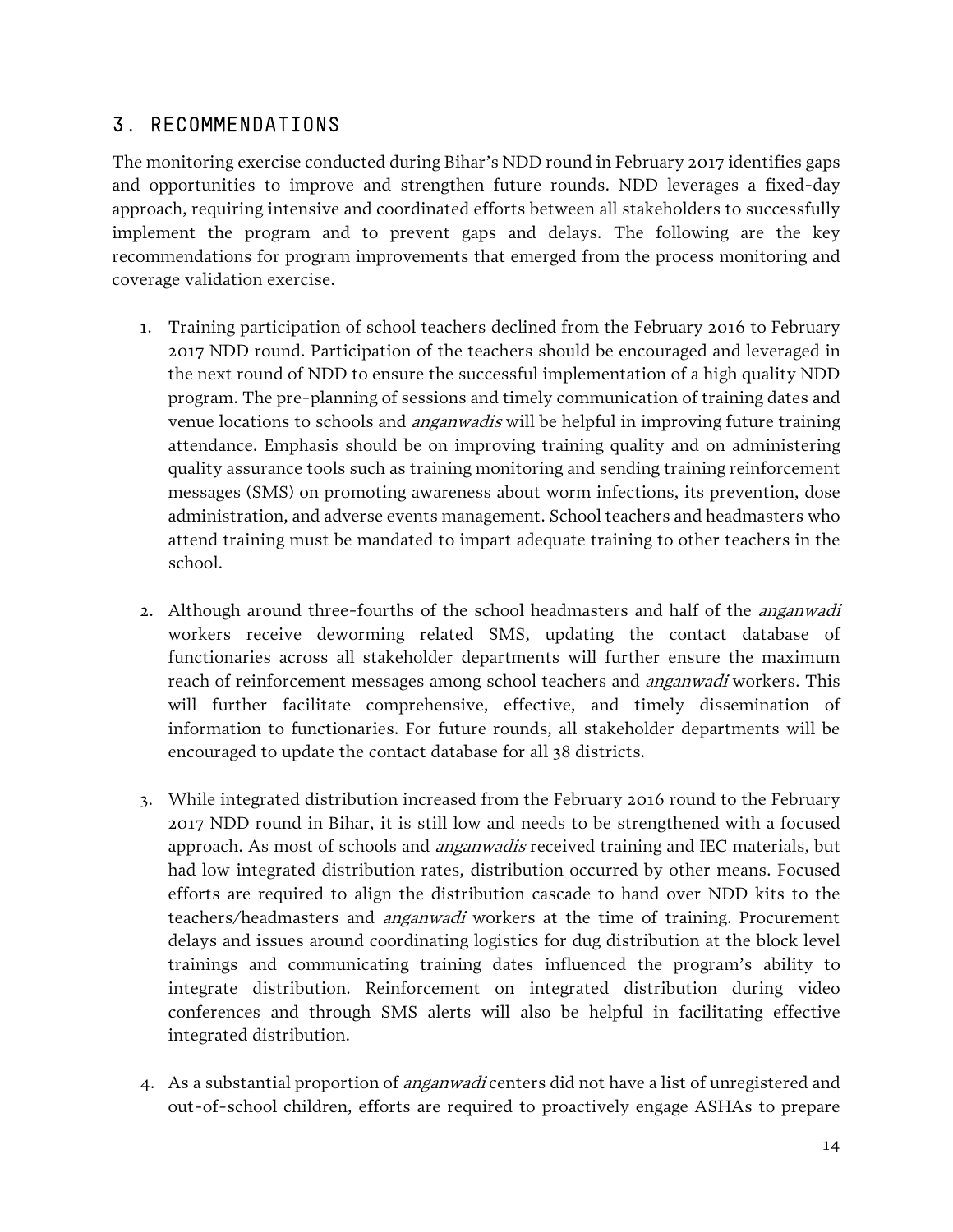these lists in their communities. Increased engagement of ASHAs and AWWs should be encouraged, since they facilitate community meetings, mobilize children, and conduct health education activities. ASHA participation could be further strengthened by highlighting the role of ASHAs in the joint directive issued by the state, encouraging ASHA participation in training sessions, and sending reminder SMS to them with information on incentives. Further emphasis on generating community awareness and mobilizing children will be helpful in achieving high NDD coverage.

- 5. As findings revealed a decreased performance of private schools on monitoring indicators, more attention should be given to encourage the participation of private schools in training, facilitate drug logistics, IEC, and manage adverse events.
- 6. Coverage validation findings suggest low levels of adherence to correct recording protocol. Greater emphasis on recording protocols during training sessions is likely to improve the quality of coverage data in the next round. Training and reinforcement messages shared through SMS needs to increase focus on the importance of correct reporting protocols and maintaining correct and complete documentation. We recommend practical sessions on recording protocol for teachers and *anganwadi* workers are organized during primary health center (PHC) level training sessions.
- 7. Although the average attendance observed in schools increased from previous rounds, further emphasis on this will be helpful for the state to meet universal coverage.
- 8. Findings from the coverage validation revealed a lesser availability of copies of reporting forms at schools and *anganwadis*, which directly impacts the evaluation of reported coverage data. Along with providing two copies of reporting forms during training, trainers should also ensure that teachers/headmasters and *anganwadi* workers understand the directive to maintain a copy of reporting forms.

## <span id="page-16-0"></span>4. WAY FORWARD

Program monitoring of NDD in Bihar has provided useful insights on the opportunities to increase coverage in future rounds, while also identifying gaps in program planning and implementation. Evidence Action will continue to work with the Government of Bihar to coordinate efficient planning for future rounds, strategies for integrated distribution and its supervision, and emphasis on recording and reporting. Further attention needs to be directed on scaling the program in private schools. This will help to improve the accuracy of coverage data. Other opportunities include advocating for departments to update the contact database of districts, facilitating the timely information dissemination on NDD, and enhancing the engagement of ASHAs mobilize out-of-school children.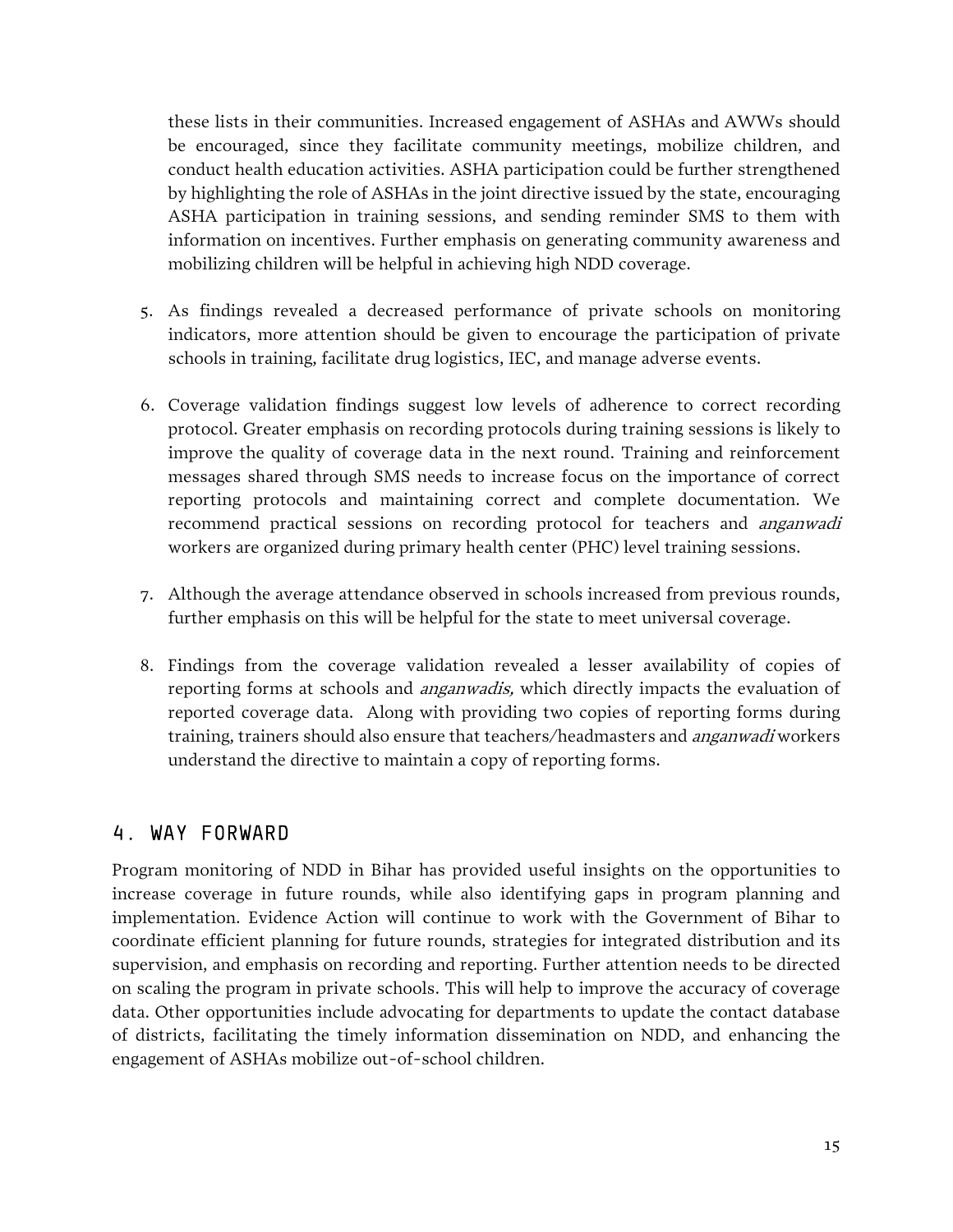#### <span id="page-17-0"></span>Annexure

l

#### Table 1: Training, awareness and source of information about NDD among teachers/headmasters and anganwadi workers, February 2017

| Indicators                                                        |                                                                           | School         |                |             | Anganwadi   |                |  |  |  |
|-------------------------------------------------------------------|---------------------------------------------------------------------------|----------------|----------------|-------------|-------------|----------------|--|--|--|
|                                                                   | Denominator                                                               | Numerator      | %              | Denominator | Numerator   | %              |  |  |  |
| Attended training for current                                     | 250                                                                       | 193            | 77             | 250         | 181         | 72             |  |  |  |
| round of NDD                                                      |                                                                           |                |                |             |             |                |  |  |  |
| Reasons for not attending NDD training (Multiple Response)        |                                                                           |                |                |             |             |                |  |  |  |
| Location was too far away                                         | 57                                                                        | 3              | 6              | 69          | $\mathbf Q$ | 13             |  |  |  |
| Did not know the                                                  | 57                                                                        | 35             | 61             | 69          | 38          | 55             |  |  |  |
| date/timings/venue                                                |                                                                           |                |                |             |             |                |  |  |  |
| Busy in other official/personal<br>work                           | 57                                                                        | 6              | 11             | 69          | 9           | 13             |  |  |  |
| Attended deworming training in                                    | 57                                                                        | 17             | 30             | 69          | 27          | 39             |  |  |  |
| the past                                                          |                                                                           |                |                |             |             |                |  |  |  |
| Not necessary                                                     | 57                                                                        | $\mathfrak{Z}$ | 5              | 69          | 5           | $\sqrt{ }$     |  |  |  |
| No incentives/no financial support                                | 57                                                                        | 3              | 5              | 69          | 5           | $\overline{7}$ |  |  |  |
|                                                                   | Trained teacher that provided training to other teachers in their schools |                |                |             |             |                |  |  |  |
| All other teachers                                                | 193                                                                       | 132            | 69             | NA          | <b>NA</b>   | NA             |  |  |  |
| Few teachers                                                      | 193                                                                       | 32             | 17             | NA          | NA          | NA             |  |  |  |
| No (himself/herself only teacher)                                 | 193                                                                       | 14             | 7              | NA          | NA          | NA             |  |  |  |
| No, did not train other teachers                                  | 193                                                                       | 15             | $\overline{8}$ | NA          | NA          | NA             |  |  |  |
| Awareness about the ways a<br>child can get worm infection        | 250                                                                       | 225            | 90             | 250         | 215         | 86             |  |  |  |
| Different ways a child can get worm infection (Multiple Response) |                                                                           |                |                |             |             |                |  |  |  |
| Not using sanitary latrine                                        | 225                                                                       | 139            | 62             | 215         | 122         | 57             |  |  |  |
| Having unclean surroundings                                       | 225                                                                       | 179            | 79             | 215         | 174         | 81             |  |  |  |
| Consume vegetables and fruits<br>without washing                  | 225                                                                       | 180            | 80             | 215         | 149         | 69             |  |  |  |
| Having uncovered food and<br>drinking dirty water                 | 225                                                                       | 183            | 81             | 215         | 153         | 71             |  |  |  |
| Having long and dirty nails                                       | 225                                                                       |                | 77             | 215         | 151         |                |  |  |  |
| Moving in bare feet                                               | 225                                                                       | 173<br>162     | 72             | 215         | 147         | 70<br>68       |  |  |  |
| Having food without washing                                       |                                                                           |                |                |             |             |                |  |  |  |
| hands                                                             | 225                                                                       | 189            | 84             | 215         | 167         | 78             |  |  |  |
| Not washing hands after using                                     | 225                                                                       |                |                |             |             |                |  |  |  |
| toilets                                                           |                                                                           | 163            | 72             | 215         | 150         | 70             |  |  |  |
| Awareness about all the possible                                  |                                                                           |                |                |             |             |                |  |  |  |
| ways a child can get a worm<br>infection <sup>8</sup>             | 225                                                                       | 93             | 42             | 215         | 78          | 36             |  |  |  |
| Perceives that health education<br>should be provided to children | 250                                                                       | 243            | 97             | 250         | 236         | 94             |  |  |  |

<span id="page-17-1"></span><sup>8</sup> Includes those who were aware that a child can get worm infection if she/he does not use sanitary latrine, have unclean surroundings, consume vegetable and fruits without washing, have uncovered food and drinking dirty water, have long and dirty nails, moves in bare fee, have food without washing hands and not washing hands after using toilets.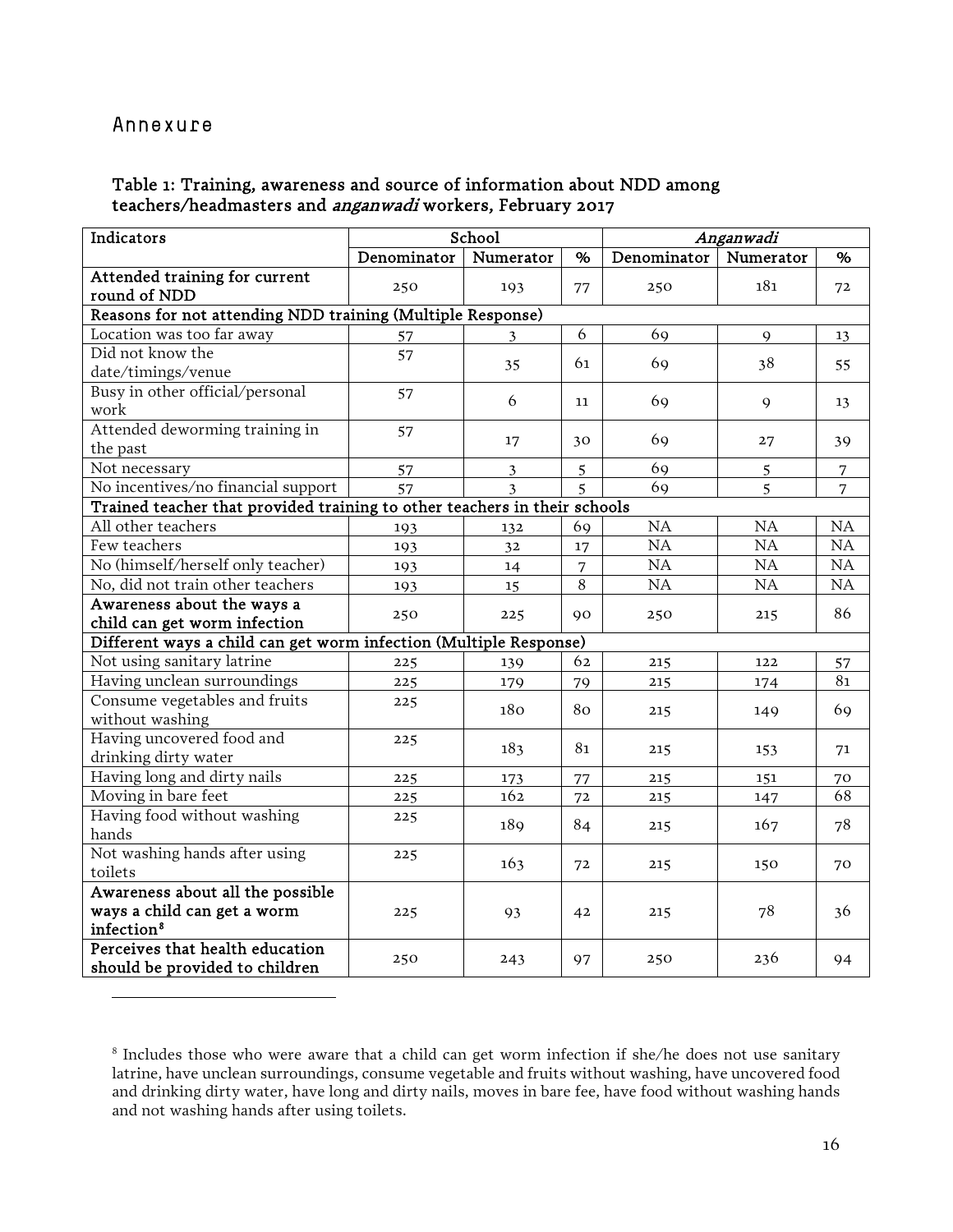| Indicators                                                                   |             | School         |                | Anganwadi   |           |                |
|------------------------------------------------------------------------------|-------------|----------------|----------------|-------------|-----------|----------------|
|                                                                              | Denominator | Numerator      | $\%$           | Denominator | Numerator | $\%$           |
|                                                                              |             |                |                |             |           |                |
| Knowledge about correct dose of albendazole tablet                           |             |                |                |             |           |                |
| 1-2 years of children                                                        | <b>NA</b>   | <b>NA</b>      | <b>NA</b>      | 250         | 229       | 91             |
| 6-19 years of children                                                       | 250         | 241            | 96             | 250         | 242       | 97             |
| Awareness about non-administration of albendazole tablet to sick child       |             |                |                |             |           |                |
| Will administer albendazole tablet<br>to sick child                          | 250         | 17             | 7              | 250         | 21        | 8              |
| Will not administer albendazole<br>tablet to sick child                      | 250         | 233            | 93             | 250         | 229       | 92             |
| Awareness about consuming albendazole tablet                                 |             |                |                |             |           |                |
| Chew the tablet                                                              | 250         | 245            | 98             | 250         | 243       | 97             |
| Swallow the tablet directly                                                  | 250         | $\overline{5}$ | $\overline{2}$ | 250         | 7         | $\mathfrak{Z}$ |
| Awareness about consuming<br>albendazole in school/anganwadi                 | 250         | 242            | 97             | 250         | 238       | 95             |
| Awareness about the last date for<br>submitting the reporting form           | 250         | 106            | 42             | 250         | 117       | 47             |
| Knowledge around submission of<br>forms to ANM                               | 250         | 105            | 42             | 250         | 189       | 76             |
| Awareness about retaining a<br>copy of the reporting form post<br>submission | 250         | 221            | 88             | 250         | 227       | 91             |
| Source of information about current NDD round                                |             |                |                |             |           |                |
| Television                                                                   | 250         | 74             | 30             | 250         | 53        | 21             |
| Radio                                                                        | 250         | 37             | 15             | 250         | 30        | 12             |
| Newspaper                                                                    | 250         | 103            | 41             | 250         | 57        | 23             |
| Banner                                                                       | 250         | 90             | 36             | 250         | 89        | 36             |
| <b>SMS</b>                                                                   | 250         | 162            | 65             | 250         | 102       | 41             |
| Other school/teacher/anganwadi<br>worker                                     | 250         | 82             | 33             | 250         | 103       | 41             |
| Training                                                                     | 250         | 157            | 63             | 250         | 145       | 58             |
| Received SMS for current NDD<br>round                                        | 250         | 179            | 72             | 250         | 124       | 50             |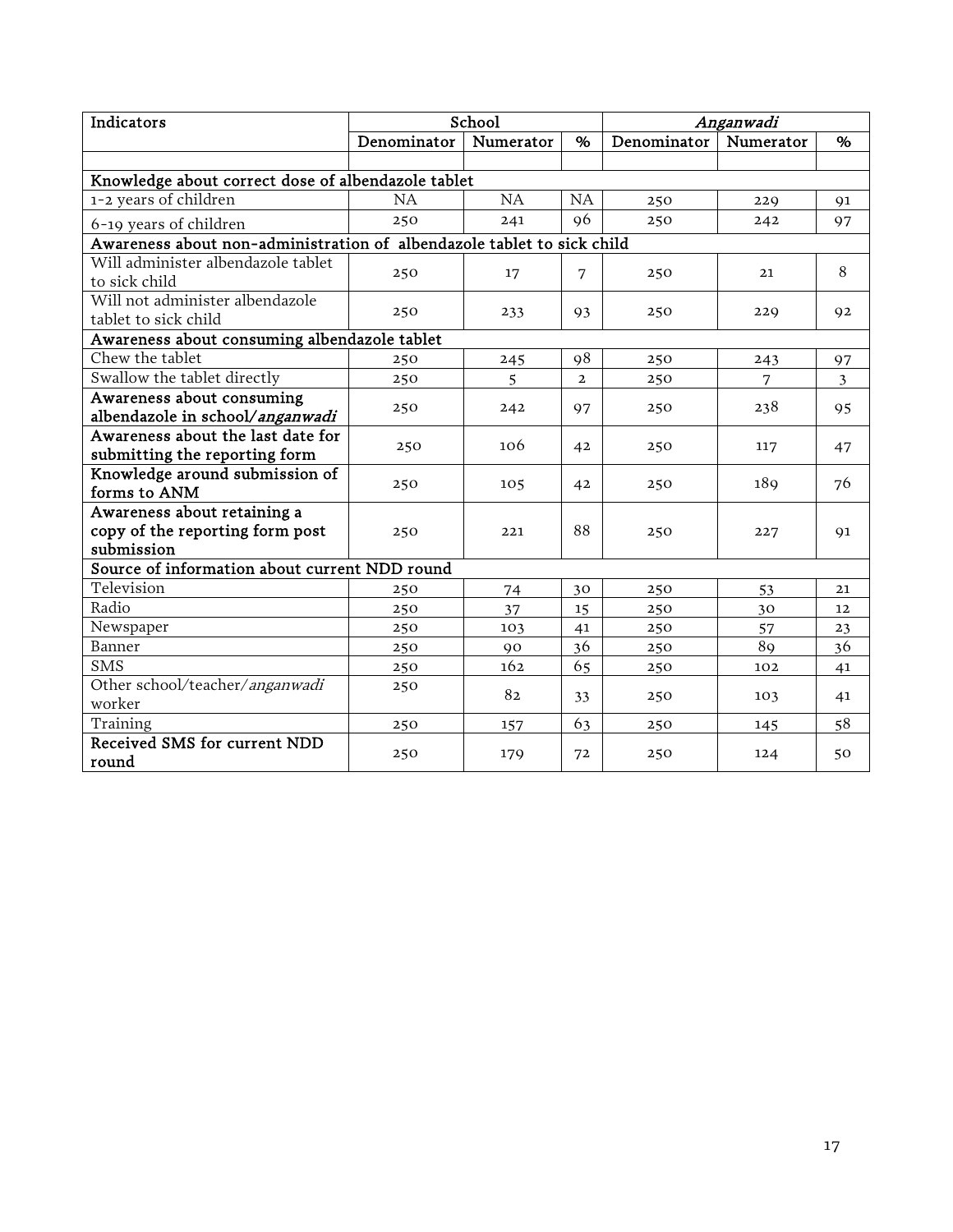| Indicators                                                  |             | School    |              | Anganwadi   |              |                |  |
|-------------------------------------------------------------|-------------|-----------|--------------|-------------|--------------|----------------|--|
|                                                             | Denominator | Numerator | $\%$         | Denominator | Numerator    | %              |  |
| Albendazole tablet administered on the day of visit         |             |           |              |             |              |                |  |
| Yes, ongoing                                                | 250         | 170       | 68           | 250         | 180          | 72             |  |
| Yes, already done                                           | 250         | 22        | $\mathsf{Q}$ | 250         | 33           | 13             |  |
| Yes, after sometime                                         | 250         | 29        | 12           | 250         | 10           | $\overline{4}$ |  |
| No, will not administer                                     | 250         |           | 11           |             |              | 11             |  |
| today                                                       |             | 29        |              | 250         | 27           |                |  |
| Schools/anganwadis                                          |             |           |              |             |              |                |  |
| conducted deworming                                         | 250         | 227       | 91           | 250         | 225          | 90             |  |
| on either of the days <sup>9</sup>                          |             |           |              |             |              |                |  |
| Schools/anganwadis                                          |             |           |              |             |              |                |  |
| conducted deworming                                         | 125         | 115       | 92           | 125         | 111          | 89             |  |
| on NDD <sup>10</sup>                                        |             |           |              |             |              |                |  |
| Schools/anganwadis                                          |             |           |              |             |              |                |  |
| conducted deworming                                         | 125         | 106       | 85           | 125         | 112          | 90             |  |
| on Mop-Up Day <sup>11</sup>                                 |             |           |              |             |              |                |  |
| Attendance on NDD                                           | 39507       | 23823     | 60           | NA          | NA           | <b>NA</b>      |  |
| Attendance on                                               | 37200       | 19883     | 54           | NA          | NA           | NA             |  |
| Mop-Up Day                                                  |             |           |              |             |              |                |  |
| Reasons for not conducting deworming                        |             |           |              |             |              |                |  |
| No information                                              | 23          | 7         | 31           | 27          | 8            | 30             |  |
| Albendazole tablet not                                      | 23          | $\, 8$    | 37           | 27          | $\,8\,$      | 30             |  |
| received                                                    |             |           |              |             |              |                |  |
| Apprehension of adverse                                     | 23          |           |              |             |              |                |  |
| events                                                      |             | 3         | 11           | 27          | $\mathbf{1}$ | 4              |  |
| Others <sup>12</sup>                                        | 23          | 5         | 21           | 27          | 8            | 30             |  |
| Anganwadis having list                                      |             |           |              |             |              |                |  |
| of unregistered/out-of-                                     | <b>NA</b>   | <b>NA</b> | NA           | 250         | 112          | 45             |  |
| school children                                             |             |           |              |             |              |                |  |
| Albendazole was                                             |             |           |              |             |              |                |  |
| administered to out-of-                                     | NA          | NA        | <b>NA</b>    | 223         | 182          | 82             |  |
| school children                                             |             |           |              |             |              |                |  |
| Albendazole was                                             |             |           |              |             |              |                |  |
| administered to                                             | NA          | NA        | <b>NA</b>    | 223         | 204          | 92             |  |
| unregistered children                                       |             |           |              |             |              |                |  |
| Sufficient quantity of<br>albendazole tablets <sup>13</sup> | 233         | 209       | 89           | 230         | 221          | 96             |  |

#### Table 2: Deworming activity, drug availability, and list of unregistered and out-ofschool children, February 2017

<span id="page-19-1"></span><span id="page-19-0"></span> $^9$  Schools/*anganwadis* administered albendazole tablet to children either on NDD or Mop-Up Day  $^{10}$  Based on the samples visited on NDD.

<span id="page-19-3"></span><span id="page-19-2"></span><sup>&</sup>lt;sup>11</sup> Based on the samples visited on Mop-Up Day only.<br><sup>12</sup> School administer the albendazole tablet to children a day before holiday, children/student absent, postponed due to festival.

<span id="page-19-4"></span><sup>&</sup>lt;sup>13</sup> This indicator is based on the sample that received albendazole tablet.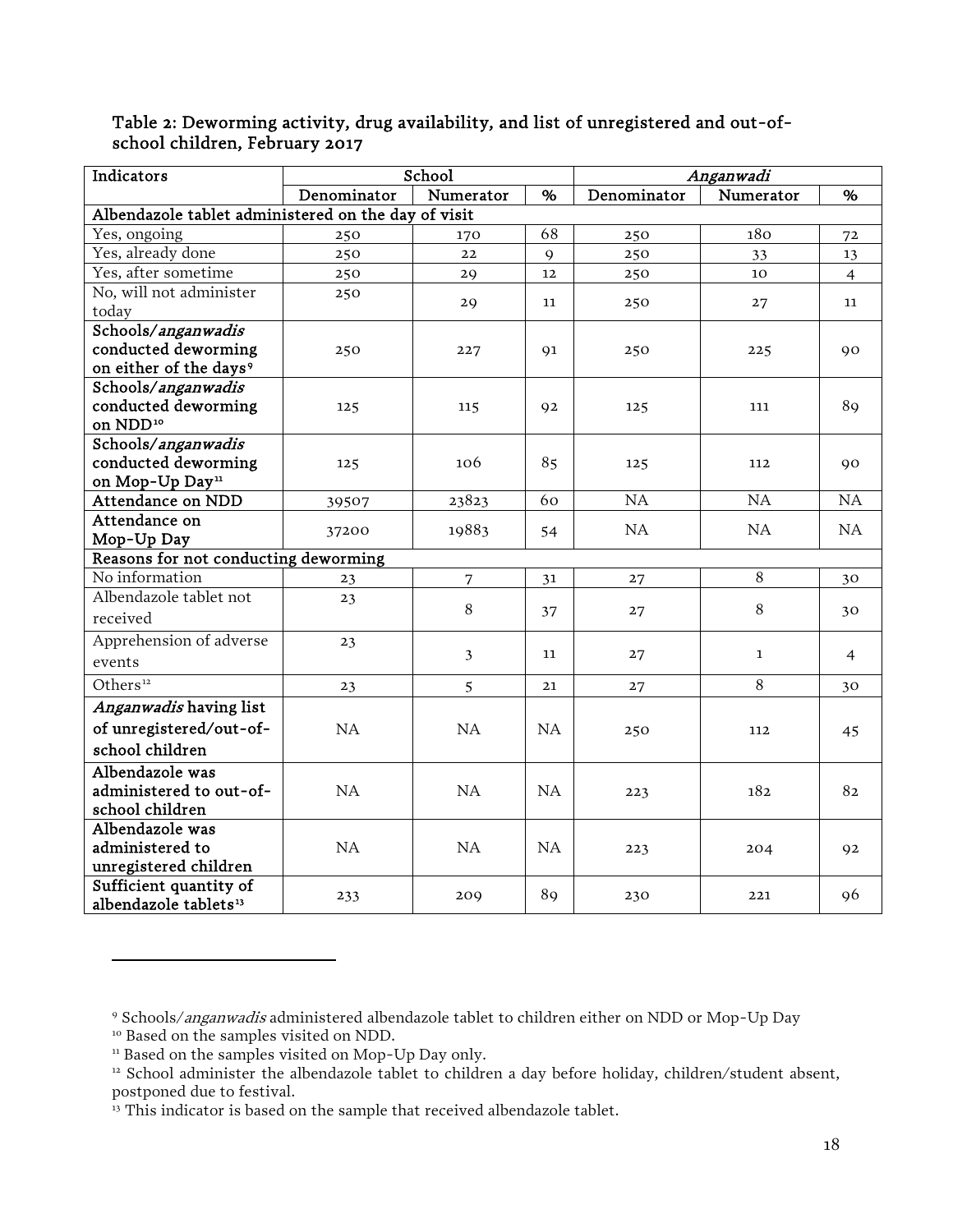| Items                                    | Schools<br>Anganwadi    |     |                            |          |                         |     |                            |             |
|------------------------------------------|-------------------------|-----|----------------------------|----------|-------------------------|-----|----------------------------|-------------|
|                                          | Received<br>$(N = 250)$ | D*  | Received<br>in<br>training | Verified | Received<br>$(N = 250)$ | D*  | Received<br>in<br>training | Verified    |
| Albendazole<br>tablet                    | 93(233)                 | 233 | 81(188)                    | 94(220)  | 92(230)                 | 230 | 85(196)                    | 97<br>(222) |
| Poster/<br>banner                        | 77(192)                 | 192 | 83(158)                    | 89(171)  | 77(192)                 | 292 | 88 (168)                   | 93<br>(178) |
| Handouts/<br>reporting form              | 75(187)                 | 187 | 85(159)                    | 91(170)  | 76(189)                 | 189 | 83(157)                    | 93<br>(173) |
| Received all<br>materials                | 65(163)                 | 163 | 85(138)                    | 86(141)  | 66(164)                 | 164 | 88(144)                    | 90<br>(147) |
| Integrated<br>distribution <sup>14</sup> |                         |     | 55(138)                    |          |                         |     | 58(144)                    |             |

Table 3: Integrated distribution of albendazole tablets and IEC materials, February 2017

Note: N is the denominator for item "Received" for schools and anganwadis

Numerators for "Received in training" and "Verified" are given in parentheses.

\*Indicates common denominator for "Received in training" and "Verified"

l

#### Table 4: Implementation of deworming activity and observation of monitors, February 2017

| Indicators                                        |            | Schools   |           | Anganwadi   |           |           |  |
|---------------------------------------------------|------------|-----------|-----------|-------------|-----------|-----------|--|
|                                                   | Denominato | Numerator | %         | Denominator | Numerator | %         |  |
|                                                   | r          |           |           |             |           |           |  |
| Deworming activity was<br>taking place            | 221        | 182       | 82        | 223         | 163       | 73        |  |
| Albendazole tablets were administered by          |            |           |           |             |           |           |  |
| Teacher/headmaster                                | 170        | 167       | 98        | NA          | NA.       | <b>NA</b> |  |
| Anganwadi worker                                  | NA.        | <b>NA</b> | NA.       | 180         | 167       | 93        |  |
| ASHA                                              | NA.        | <b>NA</b> | NA.       | 180         | 5         | 3         |  |
| ANM                                               | <b>NA</b>  | <b>NA</b> | <b>NA</b> | 180         | 1         | 1         |  |
| Followed any recordin<br>g protocol <sup>15</sup> | 193        | 160       | 83        | 213         | 159       | 75        |  |
| Protocol followed                                 |            |           |           |             |           |           |  |
| Putting single/double<br>tick                     | 160        | 136       | 85        | 159         | 104       | 65        |  |
| Put different symbols                             | 160        | 10        | 7         | 159         | 9         | 6         |  |
| Prepare the separate list<br>for dewormed         | 160        | 13        | 8         | 159         | 46        | 29        |  |
| Visibility of<br>poster/banner during<br>visits   | 192        | 156       | 81        | 192         | 152       | 79        |  |

<span id="page-20-1"></span><span id="page-20-0"></span>14Integrated distribution of NDD kits includes albendazole tablet, banner/poster and handoutreporting forms and provided to schools and AWCs during the trainings at block or PHC level. <sup>15</sup> Any recording protocol implies putting single tick  $(\checkmark)$ , double tick  $(\checkmark\checkmark)$ , any other symbol or preparing separate list for all those children administered albendazole tablets on NDD or Mop-Up Day.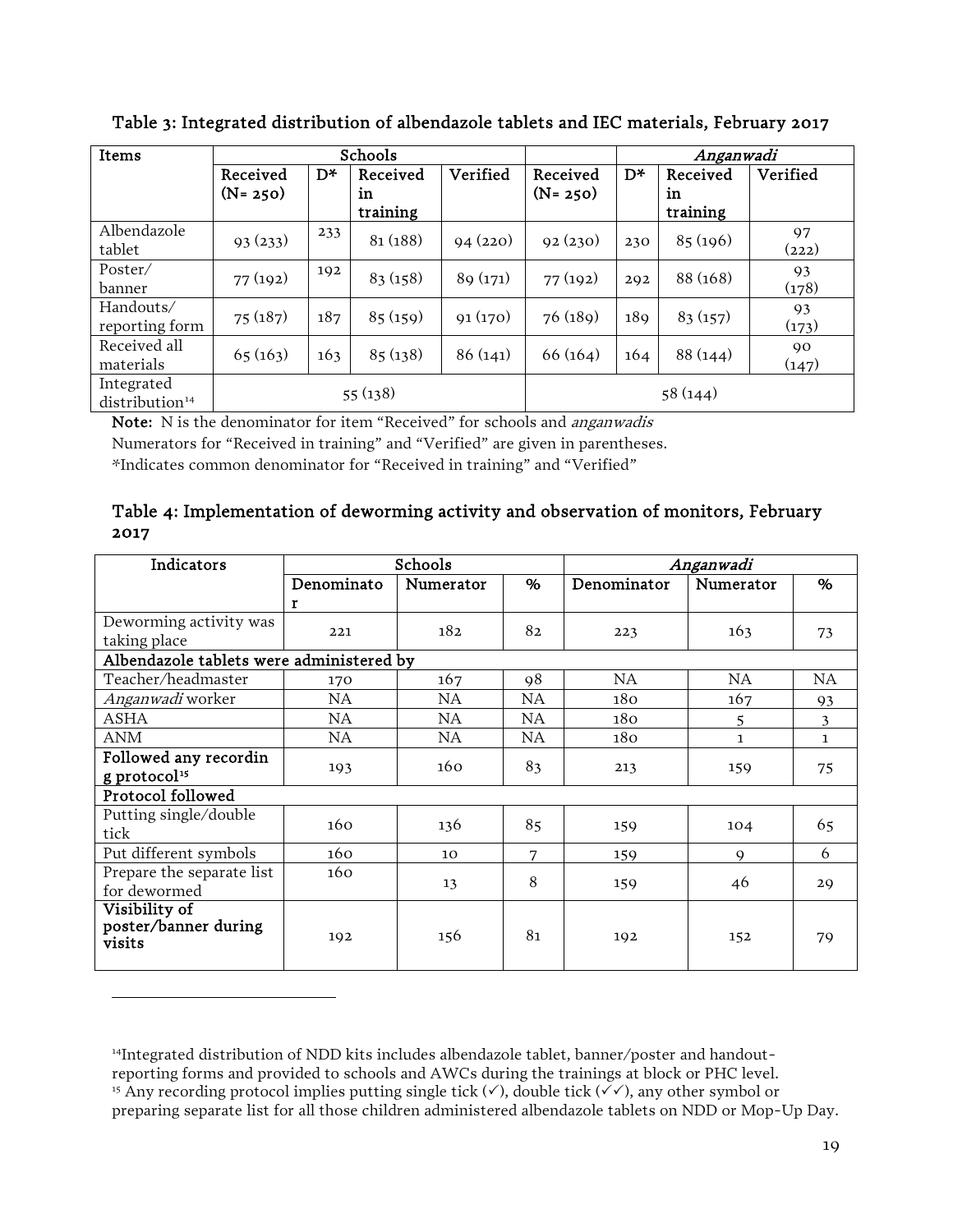| Indicators                                               |            | Schools  |      |             | Anganwadi   |                |
|----------------------------------------------------------|------------|----------|------|-------------|-------------|----------------|
|                                                          | Denominato | Numerato | $\%$ | Denominator | Numerato    | %              |
|                                                          | r          | r        |      |             | r           |                |
| Opinion of occurrence                                    |            |          |      |             |             |                |
| of an adverse event                                      |            |          |      |             |             | 18             |
| after administering                                      | 250        | 53       | 21   | 250         | 46          |                |
| albendazole tablet                                       |            |          |      |             |             |                |
| Knowledge of possible adverse events (Multiple Response) |            |          |      |             |             |                |
| Mild abdominal pain                                      | 53         | 41       | 77   | 46          | 31          | 67             |
| Nausea                                                   | 53         | 39       | 73   | 46          | 30          | 65             |
| Vomiting                                                 | 53         | 47       | 89   | 46          | 41          | 89             |
| Diarrhea                                                 | 53         | 20       | 38   | 46          | 12          | 26             |
| Fatigue                                                  | 53         | 24       | 45   | 46          | 17          | 37             |
| All possible adverse                                     | 53         |          | 26   | 46          | $\mathbf Q$ | 20             |
| event <sup>16</sup>                                      |            | 14       |      |             |             |                |
| Awareness about mild adverse event management            |            |          |      |             |             |                |
| Make the child lie down                                  |            |          |      |             |             |                |
| in open and                                              | 250        | 207      | 83   | 250         | 201         | 80             |
| shade/shaded place                                       |            |          |      |             |             |                |
| Give ORS/water                                           | 250        | 136      | 54   | 250         | 126         | 50             |
| Observe the child at                                     | 250        |          |      |             |             |                |
| least for 2 hours in the                                 |            | 156      | 62   | 250         | 137         | 55             |
| school                                                   |            |          |      |             |             |                |
| Don't know/don't                                         | 250        | 18       | 7    | 250         | 22          | 9              |
| remember                                                 |            |          |      |             |             |                |
| Awareness about severe adverse event management          |            |          |      |             |             |                |
| Call PHC or emergency                                    | 250        | 198      | 79   | 250         | 195         | 78             |
| number                                                   |            |          |      |             |             |                |
| Take the child to the                                    | 250        |          |      |             |             |                |
| hospital /call doctor to                                 |            | 211      | 84   | 250         | 196         | 78             |
| school                                                   |            |          |      |             |             |                |
| Don't know/don't                                         | 250        | 8        | 3    | 250         | $\,8\,$     | $\mathfrak{Z}$ |
| remember                                                 |            |          |      |             |             |                |
| Occurrence of cases of                                   | 193        | 11       | 6    | 213         | 14          | 7              |
| any adverse event                                        |            |          |      |             |             |                |
| Available contact                                        |            |          |      |             |             |                |
| numbers of the nearest                                   | 250        | 158      | 63   | 250         | 204         | 82             |
| ANM or MO-PHC                                            |            |          |      |             |             |                |

#### Table 5: Knowledge of Adverse events and Its Management, February 2017

<span id="page-21-0"></span><sup>16</sup>Includes those who have knowledge that a mild abdominal pain and nausea and vomiting and diarrhea and fatigue can be reported by a child after taking albendazole tablet.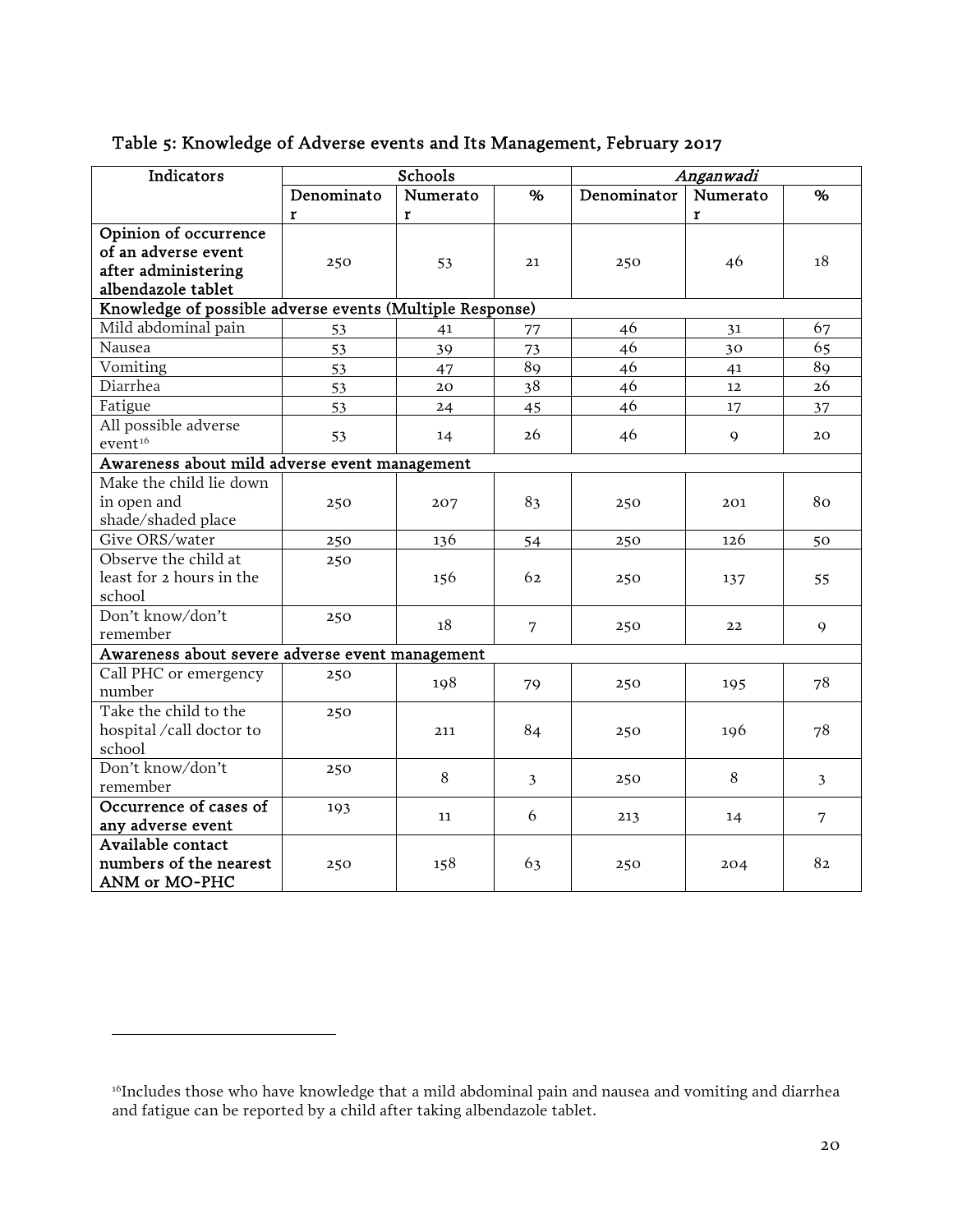| Indicators <sup>17</sup>                                     | Denominator             | Numerator               | %              |
|--------------------------------------------------------------|-------------------------|-------------------------|----------------|
| Attended training for current round of NDD                   | 25                      | 5                       | 19             |
| Received albendazole tablets                                 | 25                      | 13                      | 53             |
| Sufficient quantity of albendazole tablets                   | 13                      | 6                       | 49             |
| Received poster/banner                                       | 25                      | 7                       | 26             |
| Received handouts/reporting form                             | 25                      | $\overline{5}$          | 19             |
| Received SMS for current NDD round                           | 25                      | 15                      | 59             |
| Albendazole administered to children                         | 25                      | 7                       | 29             |
| Reasons for not conducting deworming                         |                         |                         |                |
| No information                                               | $18\,$                  | $\overline{4}$          | 25             |
| Albendazole tablets not received                             | 18                      | 7                       | 36             |
| Already dewormed all children on deworming day <sup>18</sup> | $18\,$                  | $\overline{\mathbf{3}}$ | 14             |
| Others <sup>19</sup>                                         | 18                      | $\overline{5}$          | 25             |
| Albendazole tablet administered to children by               |                         | 7                       | 100            |
| teacher/headmaster <sup>20</sup>                             | 7                       |                         |                |
| Perceive that health education should be provid              | 25                      | 24                      | 95             |
| ed to children                                               |                         |                         |                |
| Knowledge about correct doses of albendazole                 | 25                      | 23                      | 90             |
| tablet                                                       |                         |                         |                |
| Awareness about non-administration of                        | 25                      | 24                      | 97             |
| albendazole tablet to sick child                             |                         |                         |                |
| Opinion of occurrence of an adverse event after              | 25                      | $\overline{\mathbf{3}}$ | 11             |
| taking albendazole tablet                                    |                         |                         |                |
| Opinion of occurrence of possible adverse events             |                         |                         |                |
| Mild abdominal pain                                          | 3                       | $\overline{a}$          | 50             |
| Nausea                                                       | $\overline{\mathbf{3}}$ | $\mathbf{1}$            | 25             |
| Vomiting                                                     | 3                       | $\overline{3}$          | 100            |
| Diarrhea                                                     | 3                       | $\mathbf{1}$            | 25             |
| Fatigue                                                      | $\overline{\mathbf{3}}$ | $\mathbf{1}$            | 25             |
| Occurrence of cases of any adverse event                     | 7                       | $\Omega$                | $\overline{O}$ |
| Awareness about mild adverse event management                |                         |                         |                |
| Let the child rest in an open and shaded place               | 25                      | 12                      | 45             |
| Provide clean water to drink/ORS                             | 25                      | 6                       | 24             |
| Contact the ANM/nearby PHC                                   | 25                      | 8                       | 30             |
| Available contact numbers of the nearest ANM                 | 25                      | $\overline{4}$          | 17             |
| or MO-PHC                                                    |                         |                         |                |
| Followed correct <sup>21</sup> recording protocol            | 7                       | 7                       | 100            |

#### Table 6: Selected Indicators of Process Monitoring in Private Schools, February 2017

<span id="page-22-0"></span><sup>&</sup>lt;sup>17</sup> These indicators are based on small samples, therefore, precautions should be taken while interpreting the results as these are not representative of all private schools in the state

<sup>&</sup>lt;sup>18</sup> Based on the samples that did not conduct deworming on Mop-Up Day.

<span id="page-22-2"></span><span id="page-22-1"></span><sup>19</sup> School administer the albendazole tablet to children a day before holiday, children/student absent, postponed due to festival

<span id="page-22-3"></span><sup>&</sup>lt;sup>20</sup> This indicator is based on samples where deworming was ongoing.

<span id="page-22-4"></span><sup>&</sup>lt;sup>21</sup> Correct recording protocol implies putting single tick  $(\checkmark)$  on NDD and double tick  $(\checkmark\checkmark)$  for all those children administered albendazole tablets.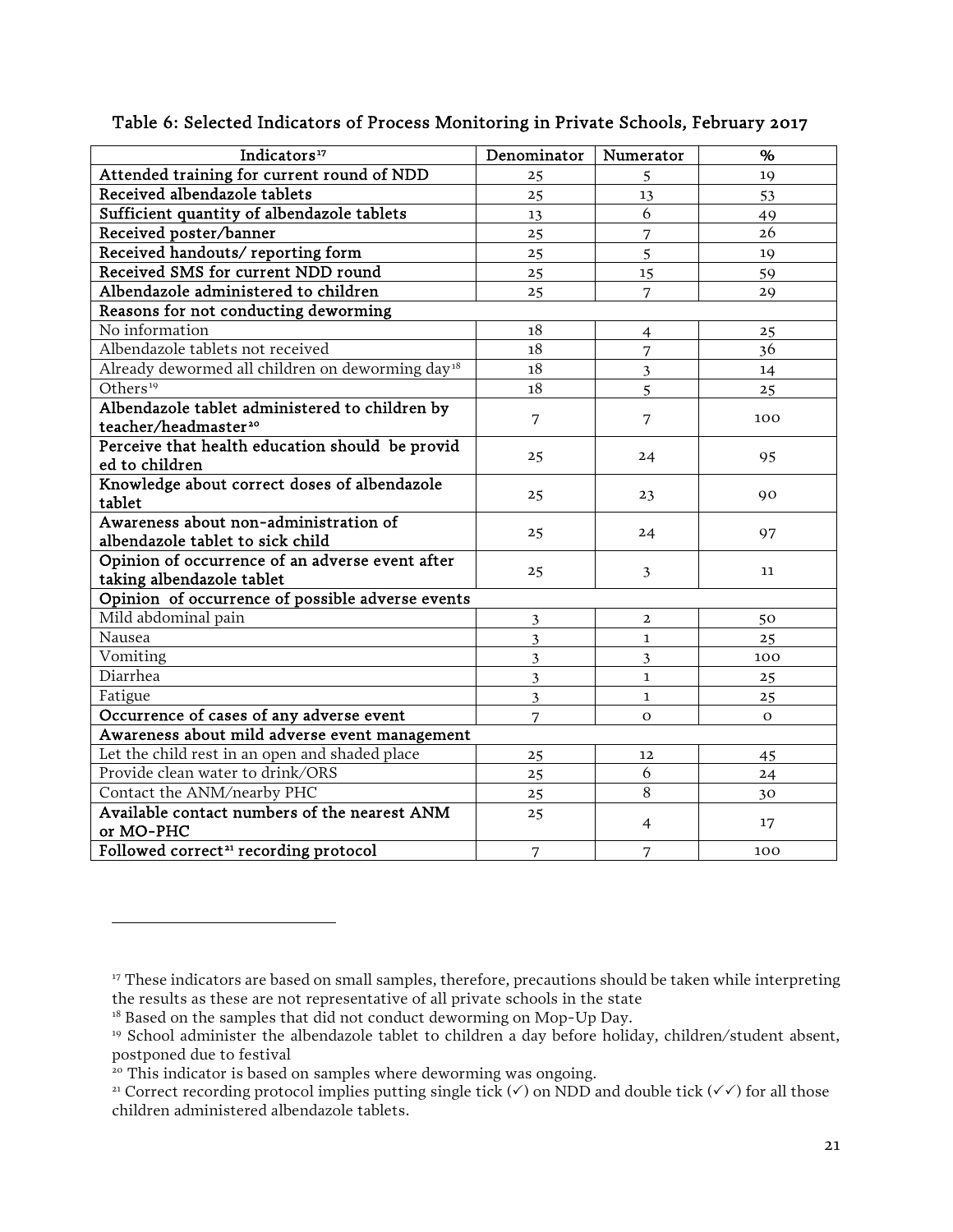|                         | Indicators                                                  | Schools               |              |                | Anganwadis  |                |                |
|-------------------------|-------------------------------------------------------------|-----------------------|--------------|----------------|-------------|----------------|----------------|
| S.No                    |                                                             | Denominator Numerator |              | %              | Denominator | Numerator      | $\%$           |
| $\mathbf{1}$            | Conducted<br>deworming <sup>22</sup>                        | 625                   | 592          | 95             | 625         | 580            | 93             |
| 1a                      | Day of albendazole administration (Multiple Response)       |                       |              |                |             |                |                |
|                         | National Deworming<br>a.<br>Day                             | 592                   | 574          | 97             | 580         | 573            | 99             |
|                         | Mop-Up Day<br>b.                                            | 592                   | 545          | 92             | 580         | 548            | 65             |
|                         | Between NDD and<br>$\mathsf{C}$ .<br>Mop-Up Day             | 592                   | 33           | 5              | 580         | 44             | 8              |
| 1 <sub>b</sub>          | Reasons for not conducting deworming                        |                       |              |                |             |                |                |
|                         | No information<br>a.                                        | 33                    | 20           | 61             | 45          | $\mathbf{2}$   | 5              |
|                         | Drugs not received<br>b.                                    | 33                    | 12           | 37             | 45          | 8              | 18             |
|                         | Apprehension of<br>$\mathsf{c}$ .<br>adverse events         | 33                    | $\mathbf{O}$ | $\Omega$       | 45          | $\mathfrak{Z}$ | 7              |
|                         | Others <sup>23</sup><br>d.                                  | 33                    | $\mathbf{1}$ | $\overline{2}$ | 45          | 32             | 70             |
| $\overline{\mathbf{2}}$ | Albendazole left after<br>deworming                         | 592                   | 170          | 29             | 580         | 367            | 63             |
| 2a                      | Number of albendazole left                                  |                       |              |                |             |                |                |
|                         | Less than 50 tablets<br>a.                                  | 170                   | 84           | 50             | 367         | 194            | 53             |
|                         | 50-100 tablets<br>b.                                        | 170                   | 49           | 29             | 367         | 98             | 27             |
|                         | More than 100<br>$\mathbf{c}$ .<br>tablets                  | 170                   | 37           | 21             | 367         | 75             | 20             |
| $\overline{\mathbf{3}}$ | Copy of reporting form<br>was available for<br>verification | 592                   | 328          | 55             | 580         | 326            | 56             |
| 3a                      | Reasons for non-availability of copy of reporting form      |                       |              |                |             |                |                |
|                         | Did not receive<br>a.                                       | 264                   | 60           | 23             | 253         | 60             | 24             |
|                         | Submitted to ANM<br>b.                                      | 264                   | 90           | 34             | 253         | 163            | 63             |
|                         | Unable to locate<br>$\mathsf{C}$ .                          | 264                   | 32           | 12             | 253         | 22             | 9              |
|                         | Other <sup>24</sup><br>d.                                   | 264                   | 82           | 31             | 253         | 9              | $\overline{4}$ |
| 4                       | Anganwadis having list<br>of unregistered<br>children       |                       | NA           |                |             | 239            | 41             |
| $\overline{5}$          | Anganwadis having list<br>of out-of-school<br>children      | NA                    |              |                | 580         | 217            | 37             |

#### Table CV1: Findings from School and Anganwadi Coverage Validation Data

<span id="page-23-1"></span><span id="page-23-0"></span><sup>&</sup>lt;sup>22</sup> Schools and *anganwadis* that conducted deworming on NDD or Mop-Up Day.

<sup>&</sup>lt;sup>23</sup> Other includes mainly strike of *anganwadi* worker and no incentives for deworming.

<span id="page-23-2"></span><sup>&</sup>lt;sup>24</sup> Other includes mainly submitted to crp in brc and availability of blank form.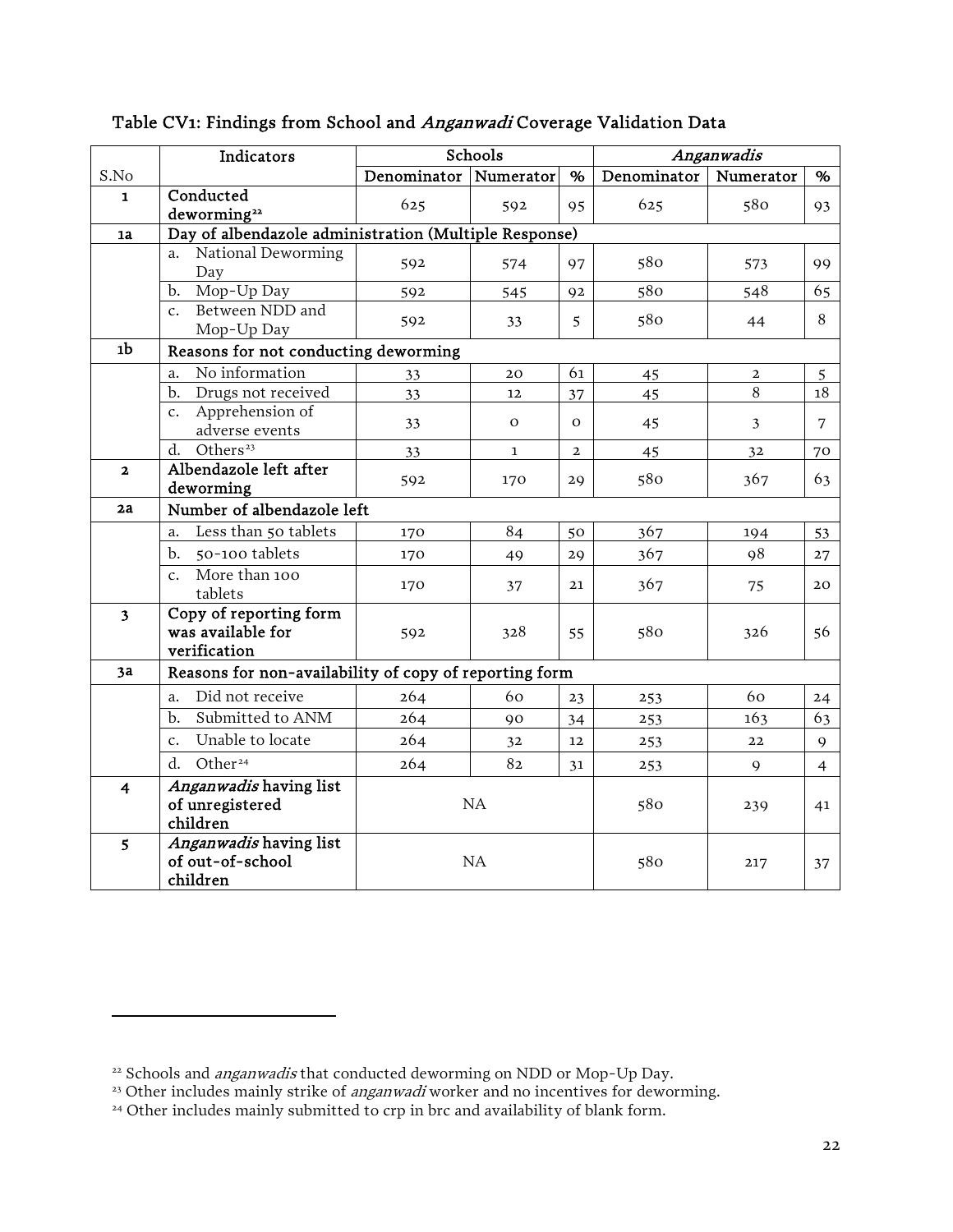| S.                      |                                                                         |             | Schools/Children |      |             | Anganwadis/Children |                |
|-------------------------|-------------------------------------------------------------------------|-------------|------------------|------|-------------|---------------------|----------------|
| No                      | Indicators                                                              | Denominator | Numerator        | %    | Denominator | Numerator           | %              |
| $\mathbf{1}$            | Followed correct <sup>25</sup><br>recording protocol<br>(School)        | 592         | 252              | 43   | 580         | 260                 | 45             |
| $\overline{\mathbf{2}}$ | Followed partial <sup>26</sup><br>recording protocol<br>(School)        | 592         | 78               | 13   | 580         | 108                 | 19             |
| 3 <sup>1</sup>          | Followed no <sup>27</sup> recording<br>protocol (School)                | 592         | 263              | 44   | 580         | 211                 | 36             |
| $\overline{\mathbf{4}}$ | State-level verification<br>factor <sup>28</sup> (Children<br>enrolled) | 55620       | 27323            | 0.49 | 46230       | 35794               | 0.77           |
|                         | Anganwadi registered<br>a.<br>children                                  |             | NA               |      | 19934       | 14541               | 0.73           |
|                         | b. Anganwadi<br>unregistered children                                   | NA          |                  |      | 12355       | 11921               | 0.96           |
|                         | Out-of-school children                                                  |             | $\overline{NA}$  |      | 13939       | 9331                | 0.67           |
| 5                       | State-level inflation<br>rate <sup>29</sup> (Children enrolled)         | 27323       | 28297            | 104  | 35793       | 10435               | 29             |
|                         | Anganwadi registered<br>a.<br>children                                  |             | <b>NA</b>        |      | 14541       | 5393                | 37             |
|                         | b. Anganwadi<br>unregistered children                                   |             | NA               |      | 11921       | 434                 | $\overline{4}$ |
|                         | Out-of-school children<br>$\mathbf{c}$ .                                |             | NA               |      | 9331        | 4608                | 49             |
| 6                       | Attendance on previous<br>day of NDD (Children<br>enrolled)             | 115429      | 78623            | 68   |             | NA                  |                |
| $\overline{7}$          | Attendance on NDD<br>(Children enrolled)                                | 115429      | 77695            | 67   |             | NA                  |                |
| 8                       | Attendance on Mop-Up<br>Day (Children enrolled)                         | 115429      | 76278            | 66   |             | NA                  |                |
| $\mathbf{Q}$            | Children who attended<br>on both NDD and MUD<br>(Children enrolled)     | 115429      | 58567            | 51   |             | NA                  |                |

Table CV2: Recording protocol, verification, inflation and attendance in schools and anganwadis

<span id="page-24-0"></span><sup>&</sup>lt;sup>25</sup> Correct recording protocol includes schools where all the classes put single tick  $(\checkmark)$  on NDD and double tick  $(\checkmark)$  on Mop-Up Day to record the information of dewormed children.

<span id="page-24-1"></span><sup>&</sup>lt;sup>26</sup> Partial recording protocol includes schools where all the classes did not follow correct protocol, put different symbols and prepared separate list to record the information of dewormed children.

<span id="page-24-2"></span><sup>&</sup>lt;sup>27</sup> No protocol includes all those schools where none of the classes followed any protocol to record the information of dewormed children.

<span id="page-24-3"></span><sup>&</sup>lt;sup>28</sup> Ratio of recounted value of the dewormed children to the reported value. This calculation is based on only those schools (n=328) and *anganwadis* (n=326) where deworming was conducted and copy of reporting form was available for verification.

<span id="page-24-4"></span><sup>&</sup>lt;sup>29</sup> Proportion of over reported dewormed children against total verified children in schools and anganwadis.